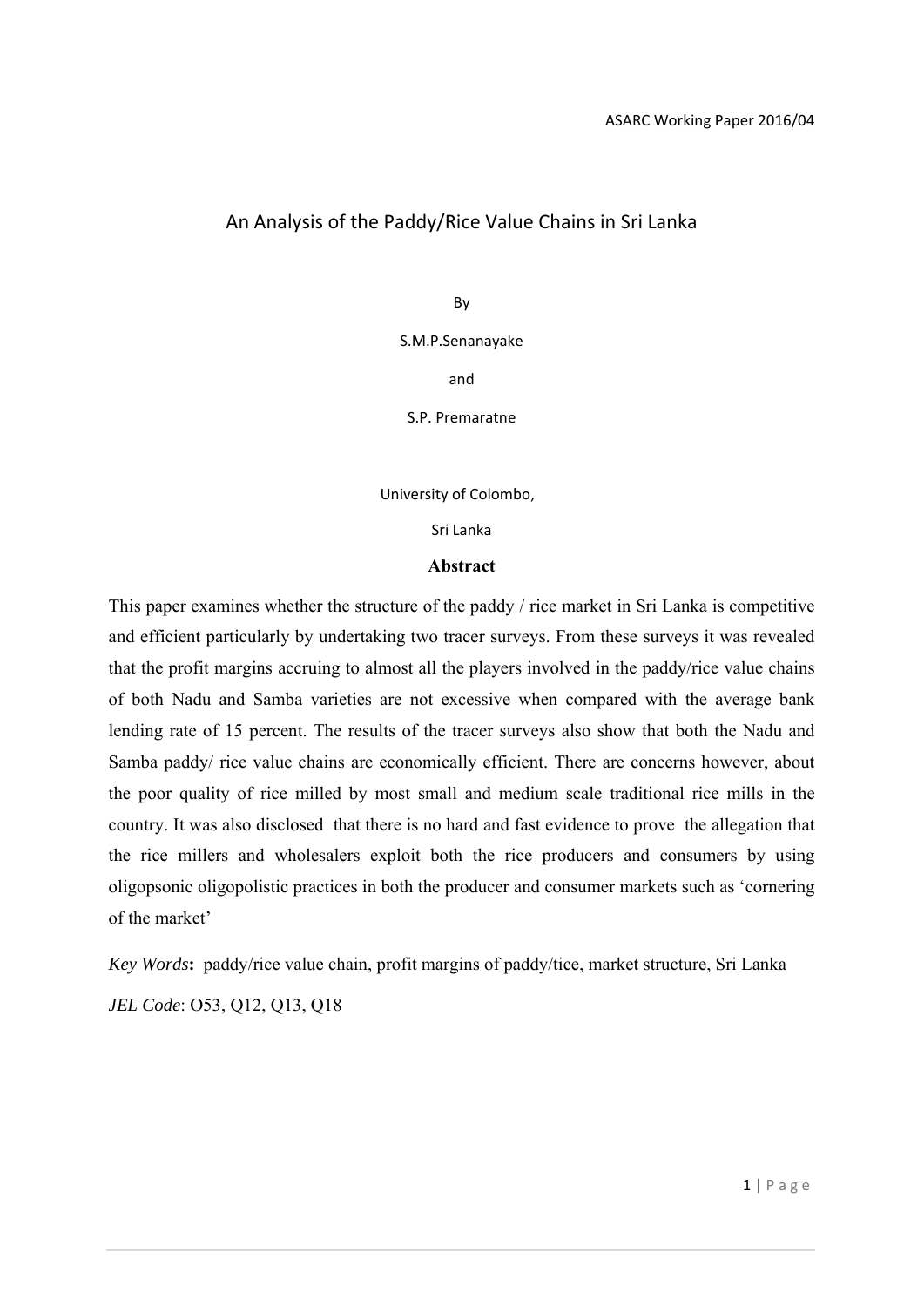# **An Analysis of the Paddy/Rice Value Chains in Sri Lanka<sup>1</sup> \***

S.M.P.Senanayake and S.P. Premaratne2

# **Introduction**

.

Rice is the staple diet of the people in Sri Lanka and is the single most important crop occupying 34 percent (0.77 /million ha) of the total cultivated area. On average 560,000 ha are cultivated during the main season and 310,000 ha during the second season making the average annual extent sown with rice to about 870,000 ha. About 1.8 million farm families are engaged in paddy cultivation island-wide. Sri Lanka currently produces 2.45 million MT of rough rice annually and is virtually self-sufficient in rice. Rice provides 45% total calorie and 40% total protein requirement of an average Sri Lankan. The per capita consumption of rice fluctuates around 114 kg per year (including rice and rice based products) depending on the price of rice, bread and wheat flour.

It is projected that the demand for rice will increase at 1.1% per year and to meet this rice production should grow at the rate of 2.9% per year. Increasing the cropping intensity and national average yield are the options available to achieve these production targets.

Since rice is the staple diet and its cultivation is the main occupation of millions of small scale producers the prices of both paddy and rice significantly affects the welfare of the people in the country. Although these prices are fixed by the government there effectiveness is limited. It is contended that both the producers and consumers are exploited by the players, particularly by rice millers and wholesalers, involved in the value chain due to the oligopolistic/oligopsonic structure in the market. These people are blamed for manipulating both paddy and rice prices

<sup>1</sup> S.M.P. Senanayahke: Visiting Fellow, Faculty of Graduate Studies, University of Colombo, Sri Lanka; Email: smpsena@gmail.com. S.P. Premarate: Senior Lecturer in Economics, University of Colombo, Sri Lanka. Email:  $s$ ppremaratne $@$ yahoo.com We are grateful to Prof. Jeevika Weerahewa and Dr. Rupasena Liyanapathirana for valuable comments made on an earlier vesion of this paper.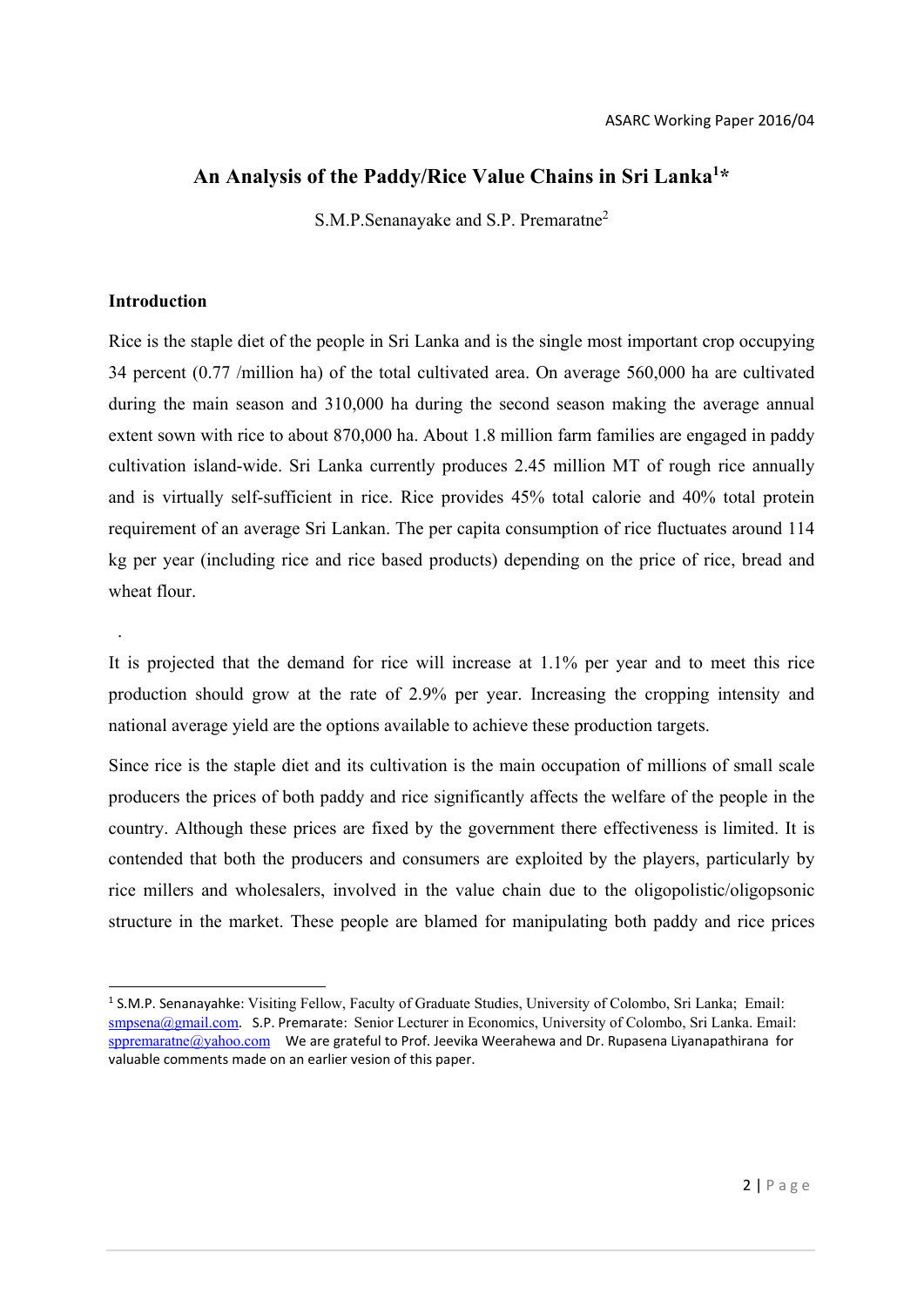particularly by private rice millers and who are allegedly cornering the markets of both paddy and rice.

Therefore, the main objective of this paper is to find out the level of competition prevailing in the paddy /rice market in Sri Lanka and to evaluate its efficiency by undertaking a value chain analysis. The specific objectives are 1) to identify the roles played by the key value chain actors in the paddy sector; 2) to discover the strengths and weaknesses of each value chain actors; and finally 3) to suggest the measures that are needed to be adopted in order to improve the performance of the paddy / rice value chain.

# **Theoretical Framework of Value Chain**

A value chain is the full range of activities (including design, production, marketing and distribution) businesses go through to bring a product or service from conception to delivery. For companies that produce goods, the value chain starts with the raw materials used to make their products, and consists of everything that is added to it before it is sold to consumers.

Harvard Business School's Michael E. Porter was the first to introduce the concept of a value chain (Porter: 1985). Porter first discussed the value chain concept in his book "Competitive Advantage: Creating and Sustaining Superior Performance". He wrote "Competitive advantage cannot be understood by looking at a firm as a whole. It stems from the many discrete activities a firm performs in designing, producing, marketing, delivering and supporting its product. Each of these activities can contribute to a firm's relative cost position and create a basis for differentiation". Porter suggests that activities within an organization add value to the service and products that the company produces, and that all of these activities should be run at optimum level if the organization is to gain any real competitive advantage. If they are run efficiently, the value obtained should exceed the costs of running them (for example, customers should return to the company and transact freely and willingly).

Thus, a value chain is a set of activities that a firm operating in a specific industry performs in order to deliver a valuable product or service for the market. The idea of the value chain is based on the process view of organizations, the idea of seeing a manufacturing (or service) organization as a system, made up of subsystems each with inputs, transformation processes and outputs. Inputs, transformation processes, and outputs involve the acquisition and consumption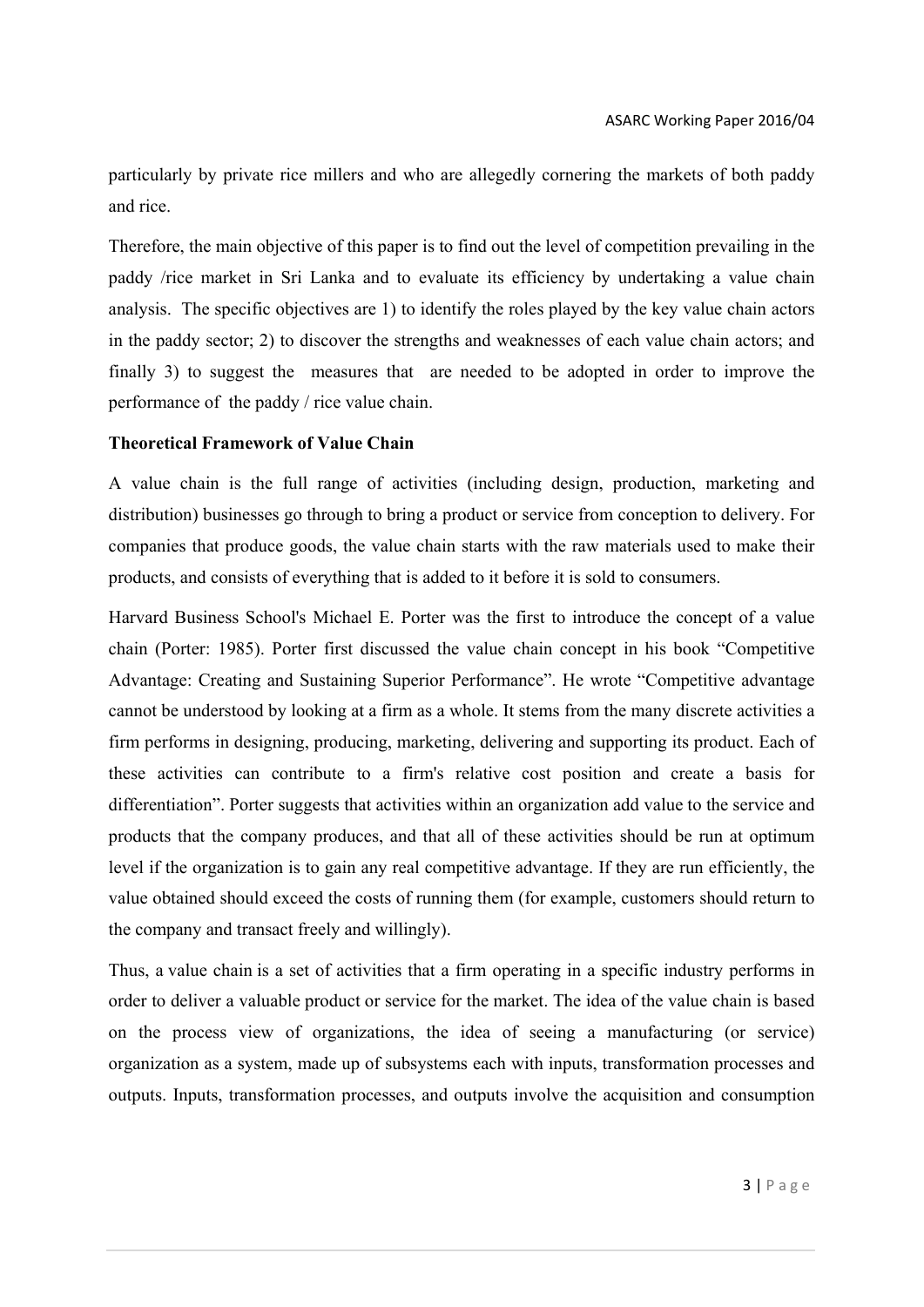of resources - money, labour, materials, equipment, buildings, land, administration and management. How value chain activities are carried out determines costs and affects profit.

Definitions of a "supply chain" virtually universally encompass the following three functions: i. supply of materials to a manufacturer; ii. the manufacturing process; and, iii the distribution of finished goods through a network of distributors and retailers to a final customer Companies involved in various stages of this process are linked to each other through a supply chain.

To facilitate the flow of products, information is shared up and down the supply chain, i.e. with suppliers and clients. This sharing of information enables all parties to plan appropriately to meet current and future needs. Numerous goals such as inventory minimization, cost reduction, marketing improvement, time management, quality and flexibility can be achieved through successful supply chain management.

Supply chain management encompasses the planning and management of all activities involved in sourcing and procurement, conversion, and all logistics management activities (Blanchard, 2010). Importantly, it also includes coordination and collaboration with channel partners, which can be suppliers, intermediaries, third-party service providers, and customers. In essence, supply chain management integrates supply and demand management within and across companies.

Supply chain management is an integrating function with primary responsibility for linking major business functions and business processes within and across companies into a cohesive and high-performing business model. It includes all of the logistics management activities noted above, as well as manufacturing operations, and it drives coordination of processes and activities with and across marketing, sales, product design, and finance and information technology.

The difference between a value chain and a supply chain is that a supply chain is the process of all parties involved in fulfilling a customer request, while a value chain is a set of interrelated activities a company uses to create a competitive advantage

In the literature on value chain analyses, it is well documented that integration into value chain particularly global value chain helps the firms, particularly small firms to improve their competitiveness. Integrating into value chain is one of the key concepts in modern industrial development theory of networking. The value chain concept provides theoretical understanding for the network paradigm of firm development. Various value chain conceptualizations can be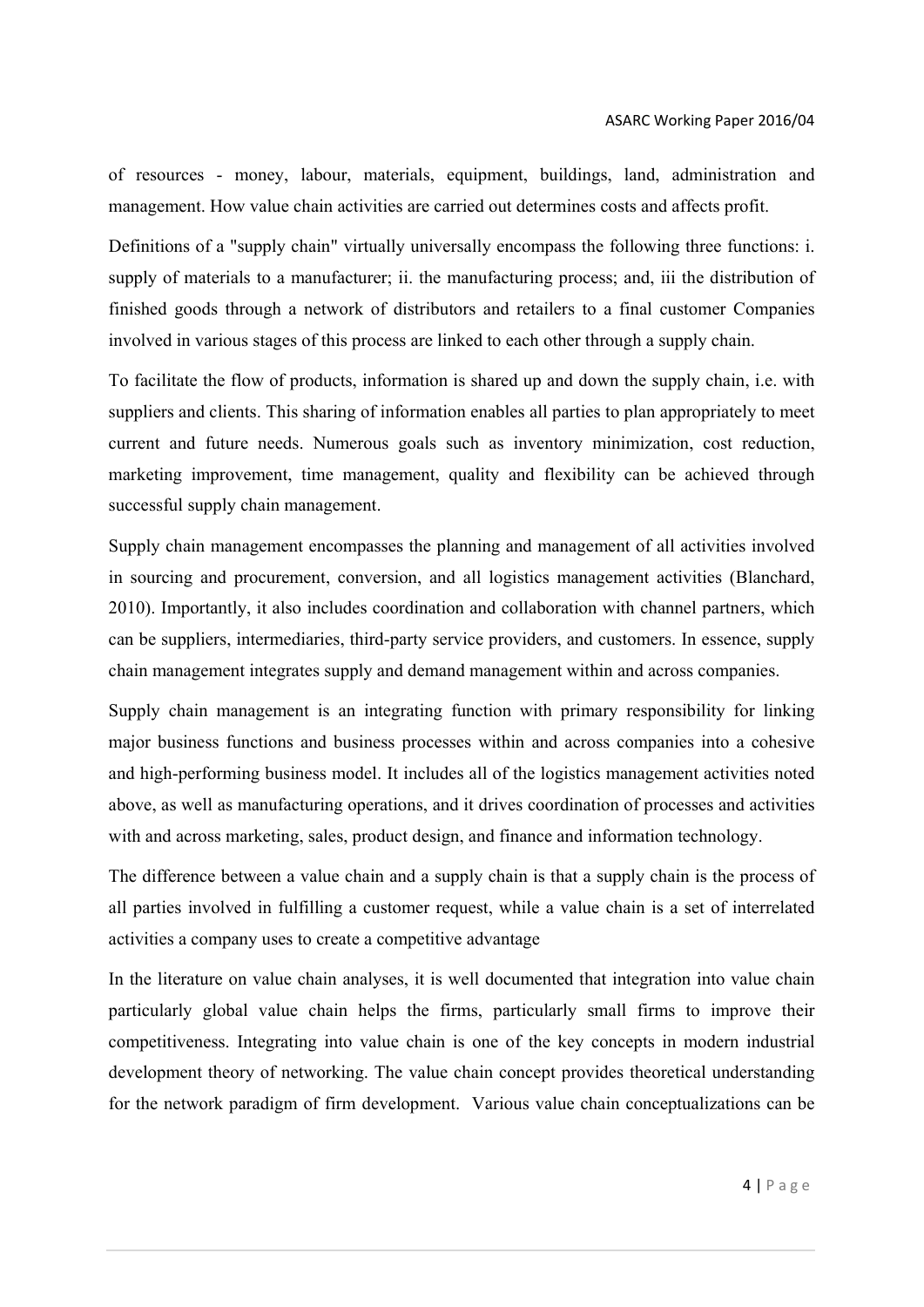found in the literature apart from that of Porter's They include fiiliere approach (Raikes et al. 2000); linkage approach (Hirschman, 1958), Upassala approach (Håkansson, 1992; Håkansson and Johanson, 1992), commodity chain (Gereffi and Korzeniewicz, 1994), and global value chain (Gereffi, 1999).

The filiere approach focuses on flows, activities and actors within chain (filiere) and deals with vertical integration. Porter's value chain, the most popular one, uses all of the activities that a firm performs to design, produce, and market, deliver and support its product. The model uses to analyze firm's competitive advantage within an industry. Linkage approach by Hirschman mainly deals with backward linkages. Upassala approach focuses on marketing links, which deals with networks of actors, activities and resources. Global commodity chain or global value chain, which is an extension of commodity chain, is defined as a set of transnational interorganizational linkages that consists of the production, distribution and consumption of a commodity. This is modification of the filiere approach. The global value chain provides new practical insights on governance structures and upgrading opportunities of the firms in the value chains of many industries, and is widely used as a tool for integrating small firms into global value chain and as a tool for small enterprise development

# **Methodology**

This paper is built on the information and data gathered from five sources namely, i). a desk review of existing data, documents and reports, ii) Key Informant interviews (KIIs) and Focus Group Discussions (FGDs) with farmers, traders ,millers ,transporters and officials of govt. ministries / and organization, iii) a small questionnaire survey on the marketing flow and the value chain which was carried out in both production and consumption areas, covering the paddy/rice sector, iv) a structured questionnaire survey of the value chain players v) two tracer surveys; one from a producer at Hambantota to a consumer at Kirulapona and the other from a producer at Anuradhapura to a consumer at Gampaha. The study was based on the value chain approach, which focuses on all the activities, players and relationships between and among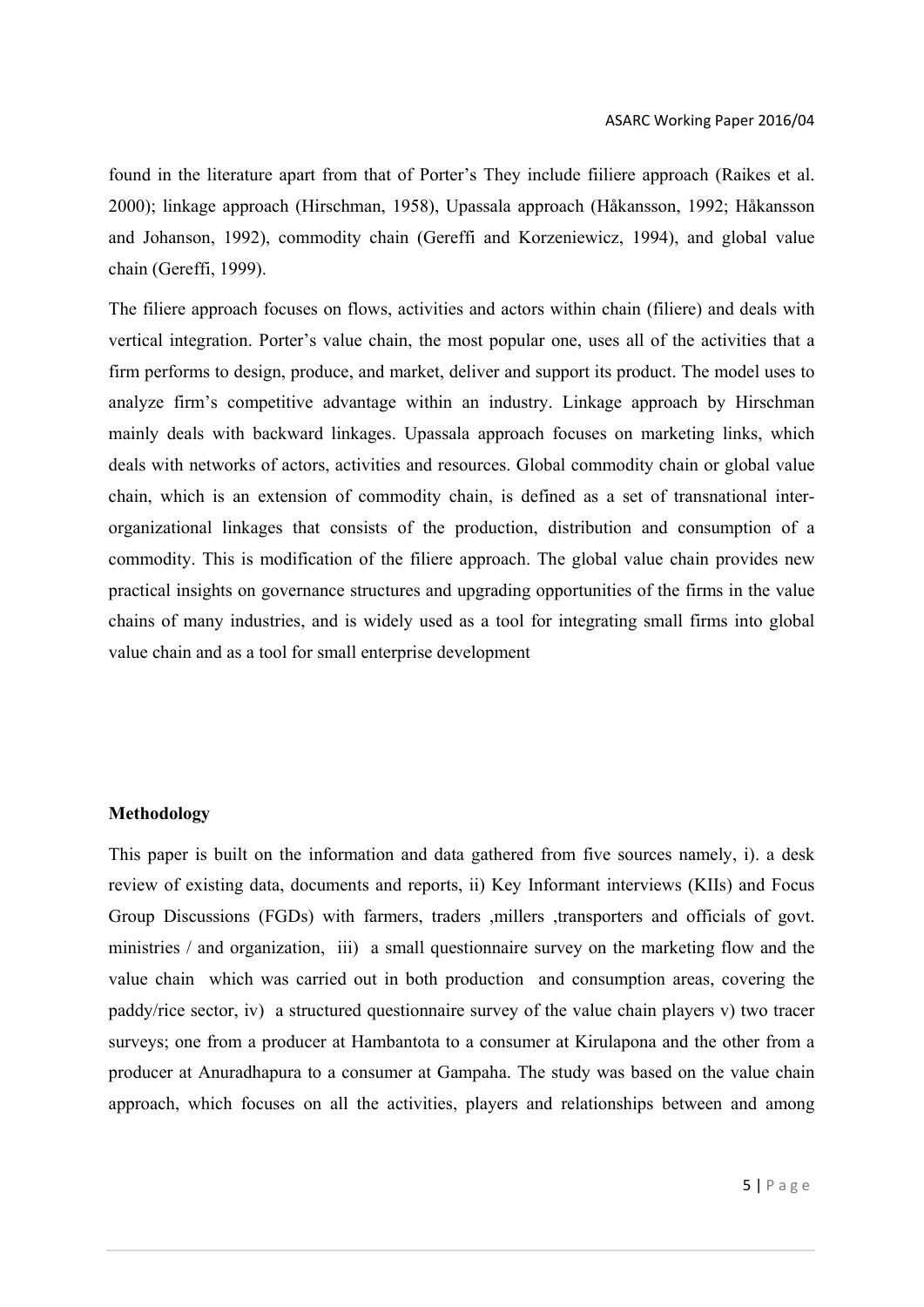players from input supply to consumption. The paper is based on both quantitative and qualitative data. Qualitative data was collected as mentioned from interactions with the stakeholders. The quantitative information on the characteristics and activities of the value chain players were gathered from a structured questionnaire survey. The survey was carried out in 5 districts, namely Anuradhapura, Hambantota, Kurunegala, Ampara and Kilinochchi. From each district one Divisional Secretary (DS) division was chosen where highest marketable production was recorded, to select the traders and then one Grama Niladari (GN) division was chosen to select paddy producers. The selection process was purposive and included a series of discussions with Government officials involved in agricultural activities at National and provincial levels, the representatives of trader and farmer associations, and individual traders and farmers. The total sample sizes in the production areas was76.and in consumption areas it was 20.In the production areas 16 producers, 29 collectors, 10 wholesalers, and 10 transporters and in the consumption area, 8 wholesalers and 12 retailers were selected. The sample was chosen purposively and the survey was conducted in August to September, 2012.

 In calculating the marketing costs and margins of the players in the value chains of paddy / rice two tracer surveys were conducted using the lot method suggested by Abbot .(Abbott, 1958).Under the Abbot's lot method margins are computed by selecting specific lots or truck loads of a commodity, in this case paddy, sold by a producer and tracing them through the value chain up to the point it reaches the final consumer To ensure that these transactions were representative of the procedure customary in the trade preliminary investigations were carried out before the implementation of these tracer surveys. To ascertain the information on marketing costs and margins of the players involved in the value chains two tracer surveys were conducted as mentioned earlier. The first tracer survey covered the value chain of Long Grain paddy / rice variety while the second one covered the Round Grain variety.

The small sample sizes of the value chain surveys and the tracer surveys are the major constraints of this study. Therefore the results have to be generalized with care. However an attempt was made to rectify this limitation to some extent through the information gathered from the KIIs and FGSs conducted. Also some telephone interviews had to be made to collect additional information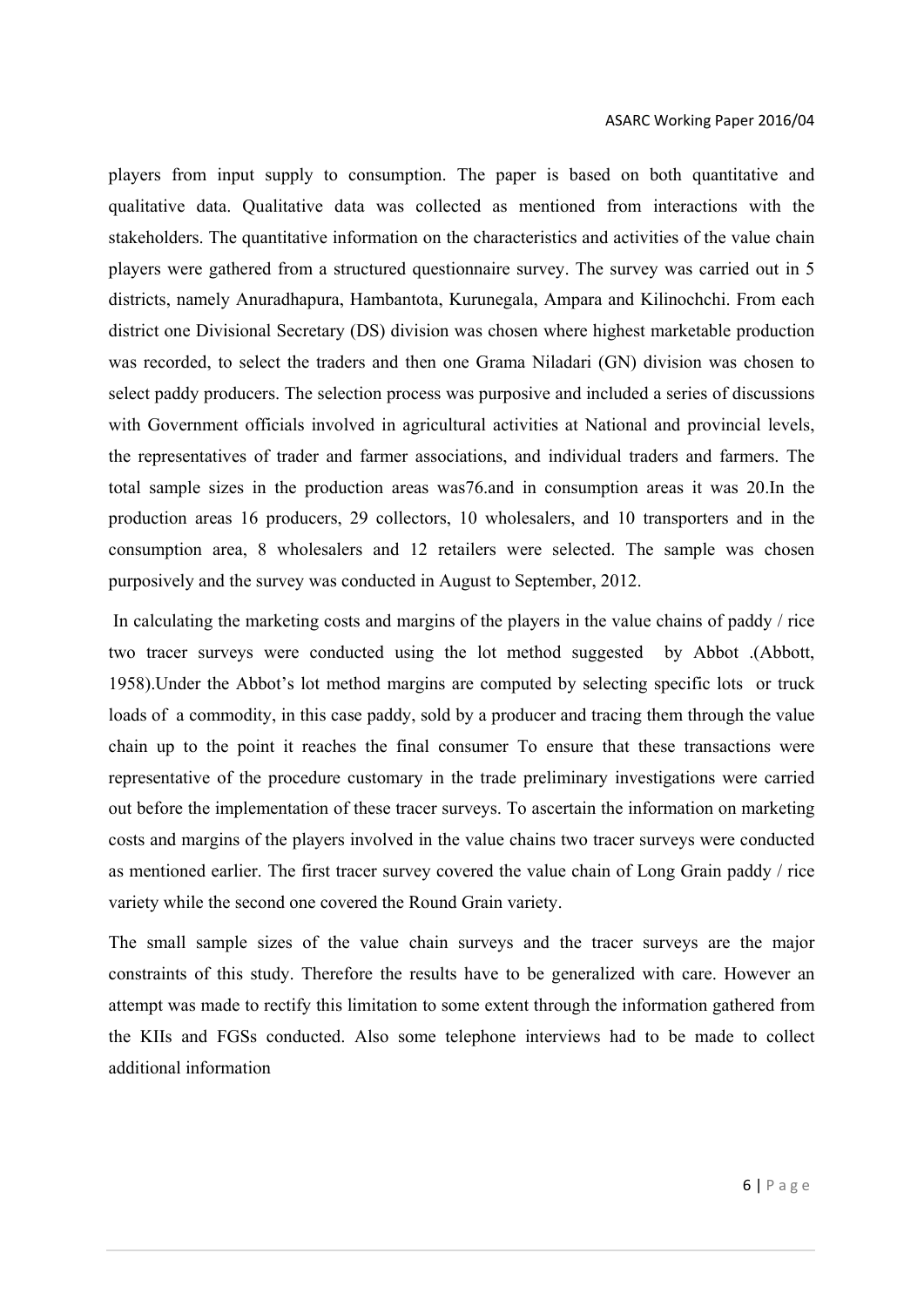The paddy/rice marketing system in Sri Lanka consists of both public sector and private sector value chains (Figure 1). From the total paddy / rice trade about 90 per cent is handled by the private sector value chain players while public sector accounts for only about 10 per cent (JICA and SSC, 2013). The public sector value chain aims at delivering a service to both the producers and consumers while the private sector is motivated by profit. However, in this paper only private sector value chains are examined when calculating the marketing costs and margins and the efficiency of the value chains due to the non- availability of data from the Paddy Marketing Board (PMB) and Cooperative mills.

. The efficiency of a marketing system is measured in terms of the level and/or costs to the system of the inputs, to achieve a given level and/or quality of output. Such inputs are generally in the form of land, finance, time, manpower and materials. Typical outputs include the movement of a given amount of a product to markets at specific distances, the supply of a particular level of service to target market segments and the supply of products at a target price. Hence resources are the costs and utilities are the benefits that comprise the marketing efficiency ratio. Efficient marketing optimizes the ratio between inputs and outputs.

#### **Paddy /Rice Market in Sri Lanka: Empirical Evidence:**

As mentioned earlier, it is a common allegation that farmers do not get a fair price for their paddy and consumers do not get rice at reasonable prices. This could be due to various structural and operational deficiencies existing in the value chain, particularly lack of competition among traders. It is found that there is an increasing gap between the farm gate and retail price of rice and hence some authors have recommended that appropriate state interventions are needed to address the issue. By conducting a value chain analysis of paddy / rice sector in the Kilinochchi district in Sri Lanka Achchunathan and Kajana (2012) conclude that the small farmers in Kilinochchi receive only a small fraction of the ultimate value of their output, even if, in theory, risk and rewards should be shared down the chain.

Prasanna, Bulankulama and Kuruppuge (2012) examined and identified the likelihood factors affecting on farmers' higher gain from paddy marketing in the North Central Province of Sri Lanka, where the main paddy cultivation area of the country. The study found that imperfections of existing paddy marketing system in the area due to concentrated market power among few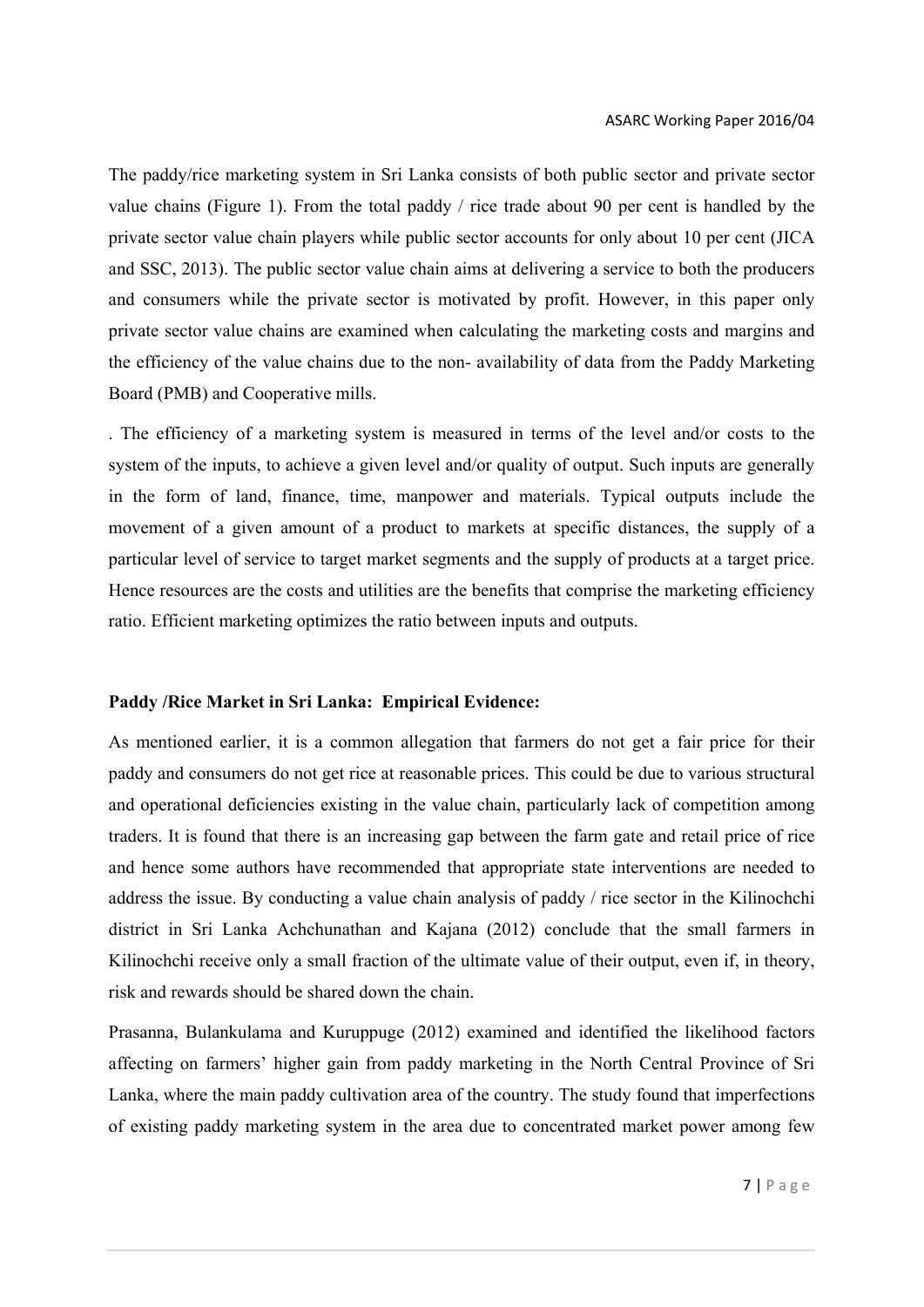oligopolistic buyers. Furthermore, land size, land ownership, poor accessibility in formal sector credit market and farmers involvement in informal sector credit sources are critical to farmers' decisions to gain higher returns from paddy marketing. The results further showed the need of reviewing the roles and functions of government extension services and farmer organizations with regard to the paddy marketing

Rafeek and Samaratunge (2003) examined the market integration at farm and retail level in rice trading in Hambantota and Kandy markets in Sri Lanka. Monthly producer, wholesale and retail prices of different quality rice (Long Grain and round grain) during the period 1997 – 2000 was used for the analysis. The results showed a low degree of market integration between farm and wholesale markets while the wholesale and retail markets exhibit a greater degree of market connection. The study pointed out that the changes in wholesale prices poorly transmitted to farm gate prices and consequently leading to widening of the farm-wholesale margin.

Hathurusinghe and Ravichandran (2004) analyzed the price of rice in Sri Lanka for the period 1985 to 2002 using percentages, averages and ratios. This analysis showed declining trend in real prices, lower absolute margins in lean supply period due to availability of imported rice at cheaper rates, higher margins during the harvest time and declined farmer's share due to increase in marketing costs. The study also found that rice markets were well integrated and interdependent. The study suggested the need of changing traditional inward looking policy of achieving self-sufficiency in major food commodities towards the strategy of competitive production for the domestic market and for the export market in the context of an open economy.

The regression estimates arrived at by Gunawardena and Quilkey (1993) indicated that higher guaranteed price, larger quantities of domestic paddy output and higher levels of purchases of rice by the consumers in concession market resulted in larger quantities of paddy sold by the farmers to the government, while higher open market prices resulted in lower quantities of paddy sold to the government. The study concluded that the guaranteed price of paddy and the sales of rice in the concession market are key policy variables that can be manipulated to influence the farmers' supply of paddy in the official market

Wijesooriya and Priyadarshana (2013)conducted a study on the structure conduct and performance of the rice milling industry in Polonnaruwa and Hambantota districts in Sri Lanka They concluded that the rice milling industry in Polonnaruwa can be characterized as slightly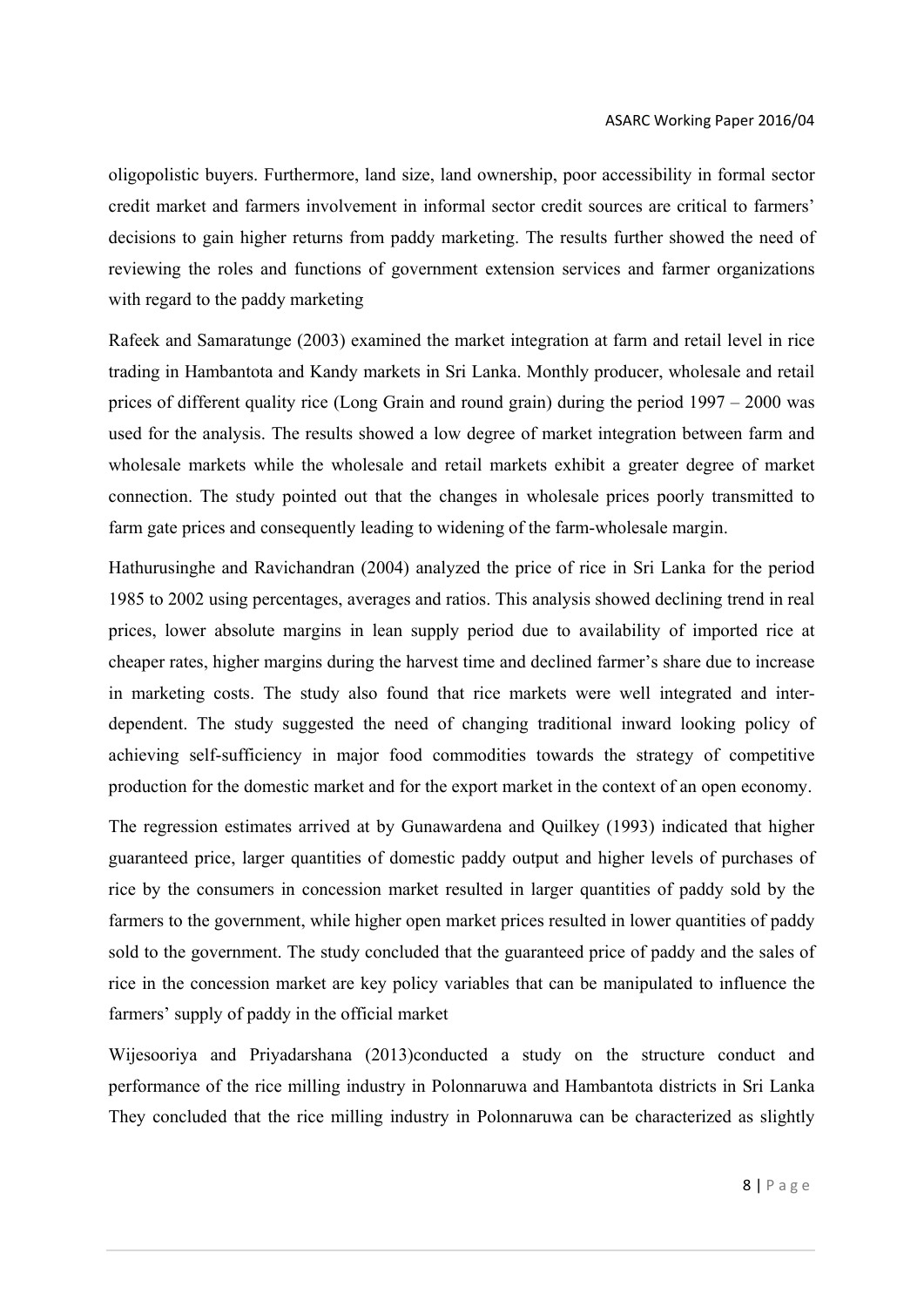concentrated while in Hambantota the industry is highly competitive. They also found that a high degree of credit affordability, large quantity of paddy storage ability during the harvesting season, and their established brand loyalty, provide major rice millers an opportunity to exercise market power during the off season. With regard to the performance of the industry, they found that the farmer's share in consumer price of rice shown a volatile trend. They have also calculated the concentration ratio of the rice milling industry in the two districts covered by their study. The value of the concentration ratio of the top four rice mills in Polonnaruwa is 37 per cent which means a slightly concentrated milling industry in Polonnaruwa. In Hambantota this value is 25 per cent which reflects a highly competitive market structure. The calculated value of the Herfindalh- Hirshman Index (HHI) was equal to0.04 in Polonnaruwa and was 0.01 in Hambantota which means that the industry is un-concentrated in Polonnaruwa and is highly competitive in Hambantota.

In a study specifically to look at the differences between pre and post-liberalization periods in Sri Lanka Rupasena et al (2008) conclude that the seasonal price variation has declined during the post-liberalization period but this variation of producer markets was much higher than the retail markets<sup>3</sup>. In the long run, the paddy retail price stability has increased with economic liberalization. The study further concludes by stressing the need for public-private partnerships to develop an efficient marketing system for rice. In addition to the direct purchases by the government, the policies should focus on supply management through storage at the farm level to reduce the seasonal price variation at the producer level. In an effort to stabilize the rice prices at the consumer level, care should be given to the level of stabilization which should go with the change of the general price level. The derived demand elasticity for paddy also shows that paddy is still an inelastic commodity (Marawila et al 2008) and therefore the .responses to price changes are small.

Rupasena and Vijayakumar (2006) examined the structural changes in rice marketing after economic liberalization in 1977 to compare the performance between pre and post liberalization period. Since marketing links with the production, efficiency in rice cultivation and profitability

<sup>&</sup>lt;sup>3</sup> However, an interesting finding is that, while both the guaranteed price and the retail price influenced in the determination of the producer price in the pre-liberalization era but only the retail price had an impact in the postliberalization era and that the terms of trade has increased in the pre‐liberalization period but decreased sharply in the post liberalization (Rupasena et al (2008)).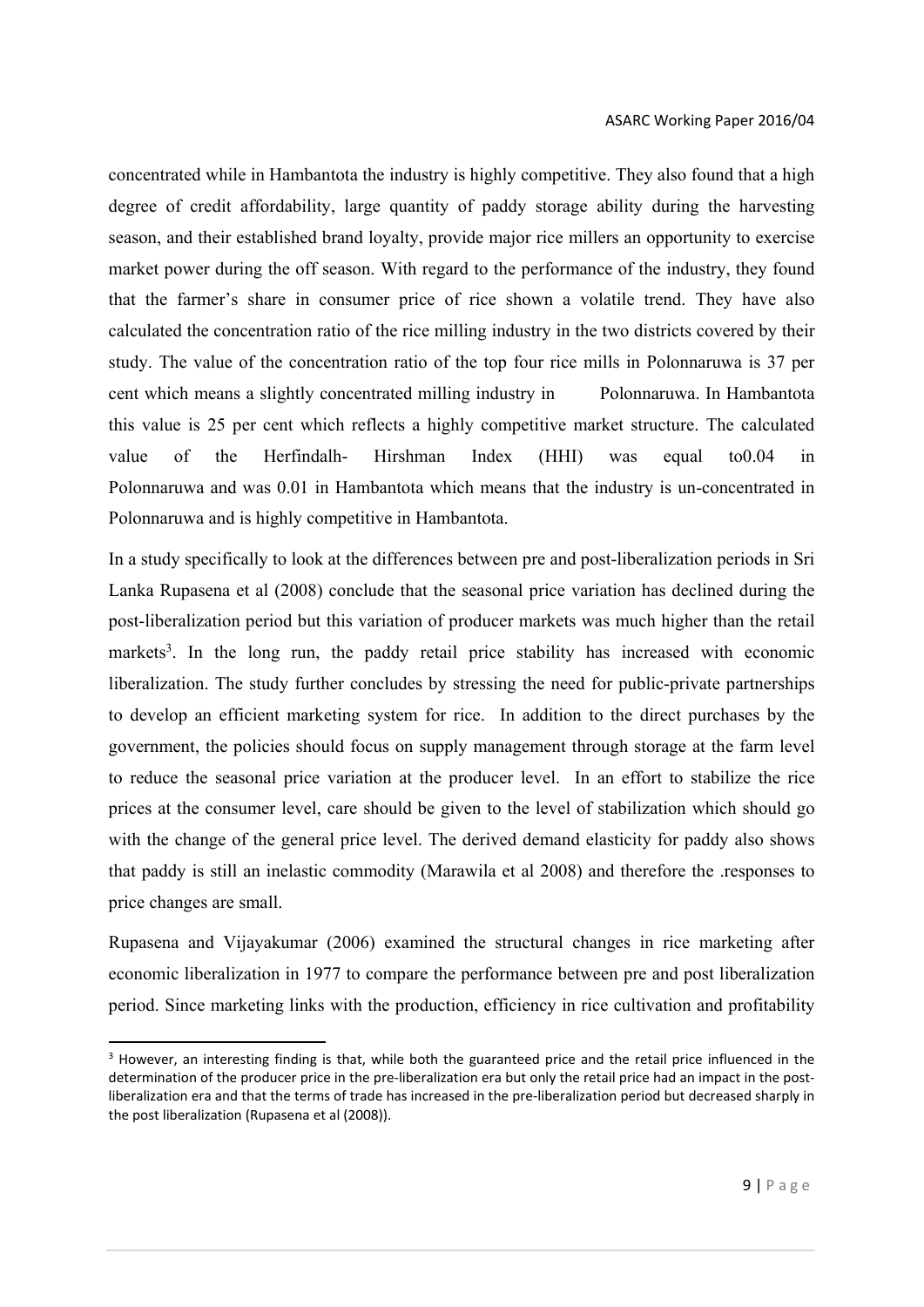via competing crops were also studied during post liberalization era. Major policy changes on marketing during post liberalization period were closing down of the Paddy Marketing Board along with guaranteed price scheme, replacement of rice rationing scheme by the food stamp scheme, liberalization of rice imports, price stabilization through variable tariff and establishment of a food supply monitoring system. The growth analysis showed that the area under rice showed a positive growth before liberalization and no growth after liberalization. Nevertheless, yield registered a positive growth in both periods but the growth rate lowered in the post liberalization period. Production function analysis depicted that rice faming was technically and allocatively inefficient in post liberalization period; labour and fertilizer were over used and seed was under used. The Benefit Cost ratios were less than one for rice in all the districts studied indicating un-profitability in production but over unity for all alternative crops studied. Producer and retail price of rice increased in real terms during pre-liberalization era and declined in post liberalization period. Seasonal price fluctuation reduced during post liberalization regime over pre liberalization regime due to deregulation of rice trade. Rice wholesale markets were well integrated during the post liberalization period indicating a positive role played by market liberalization policies. The value of Nominal Protection coefficient suggests that Sri Lankan rice is uncompetitive in the international trade. The study stressed the need for a paradigm shift towards increasing farm income rather than increasing production to sustain rice farming in the open economy. The policies governing rice economy should focus on developing forward and backward linkages with private sector.

Weerahewa (2006) examined the economy-wide impacts of various policy packages on rice and related markets, which consist of liberal as well as protectionist elements. A general equilibrium model developed for the Sri Lankan economy using the input-output table for 2000 was used for the analysis. The model consists of 5 sectors, 2 factors of production and households in 8 representative provinces. The key results of the analysis indicate that removal of the import tariff on rice along with removals of the import tariff on fertilizer and/or subsidy payments on other agricultural sectors could improve economic efficiency and household welfare across provinces. Contrary to the general belief that protectionism is pro-poor, an import ban on rice reduces household income and welfare even in agricultural provinces, including Uva and Sabaragamuwa. Further her analysis indicates that broad-brush approaches may not yield expected outcomes, as the policy packages generate second best outcomes due to existence of other distortions in the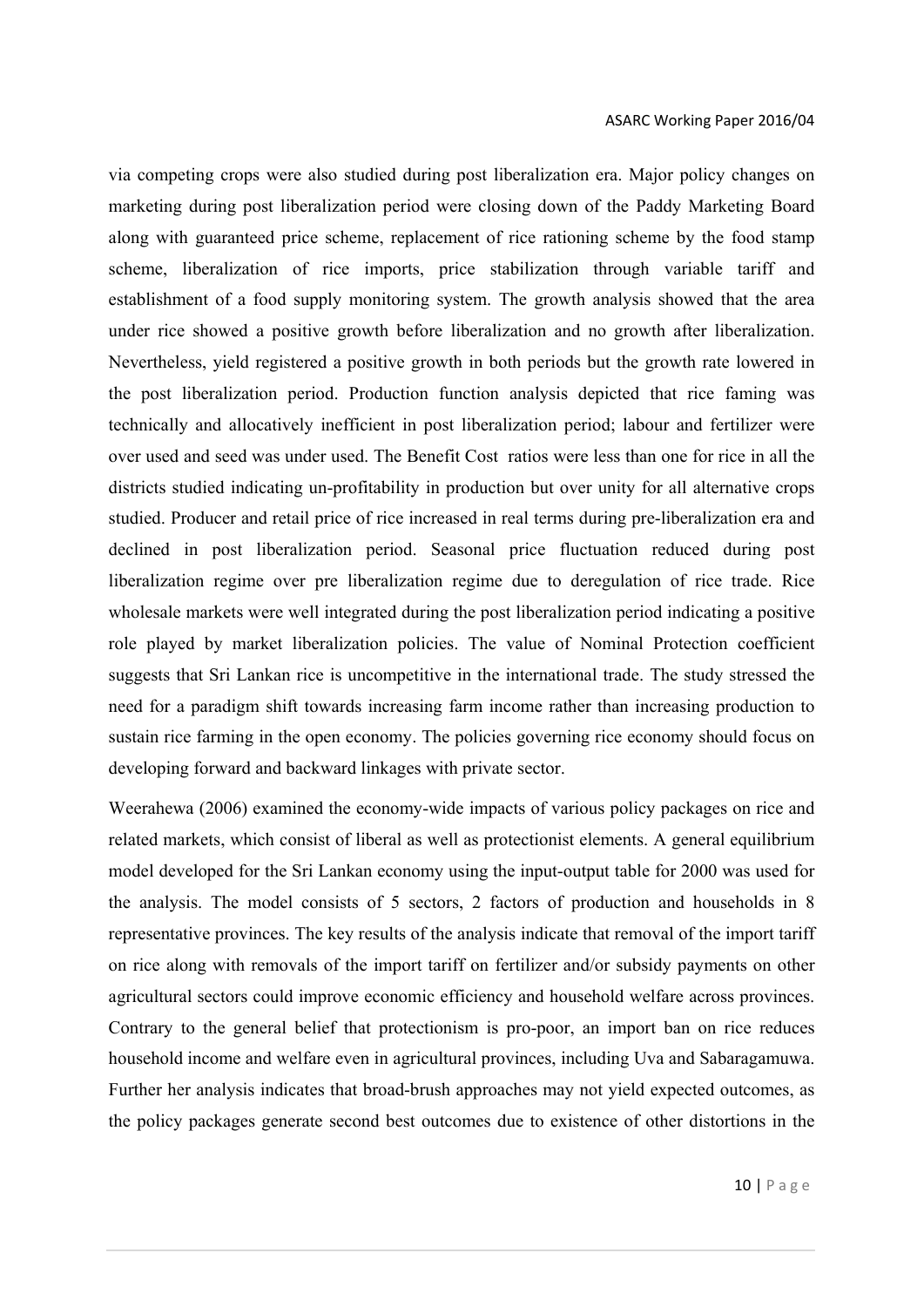economy. The key channel of transmission of trade shock to households appears to be through government transfer payments that are influenced by changes in government expenditures on subsidy payments.

When reviewing this literature it became apparent that there is a dearth of studies which examine the efficiency and the costs and margins of the players in the paddy / rice value chain in Sri Lanka. Hence this paper attempts to bridge this important gap in the literature.

# **Paddy /Rice Value Chains in Sri Lanka**

Figure 1 depicts the marketing flow of paddy into rice millers and rice from millers to consumers. Farmers mainly sell to the village collectors and selling to PMB is insignificant. Similarly millers mainly sell rice to wholesalers.

# **FIGURE 1: VALUE CHAINS FOR PADDY/RICE IN SRI LANKA**

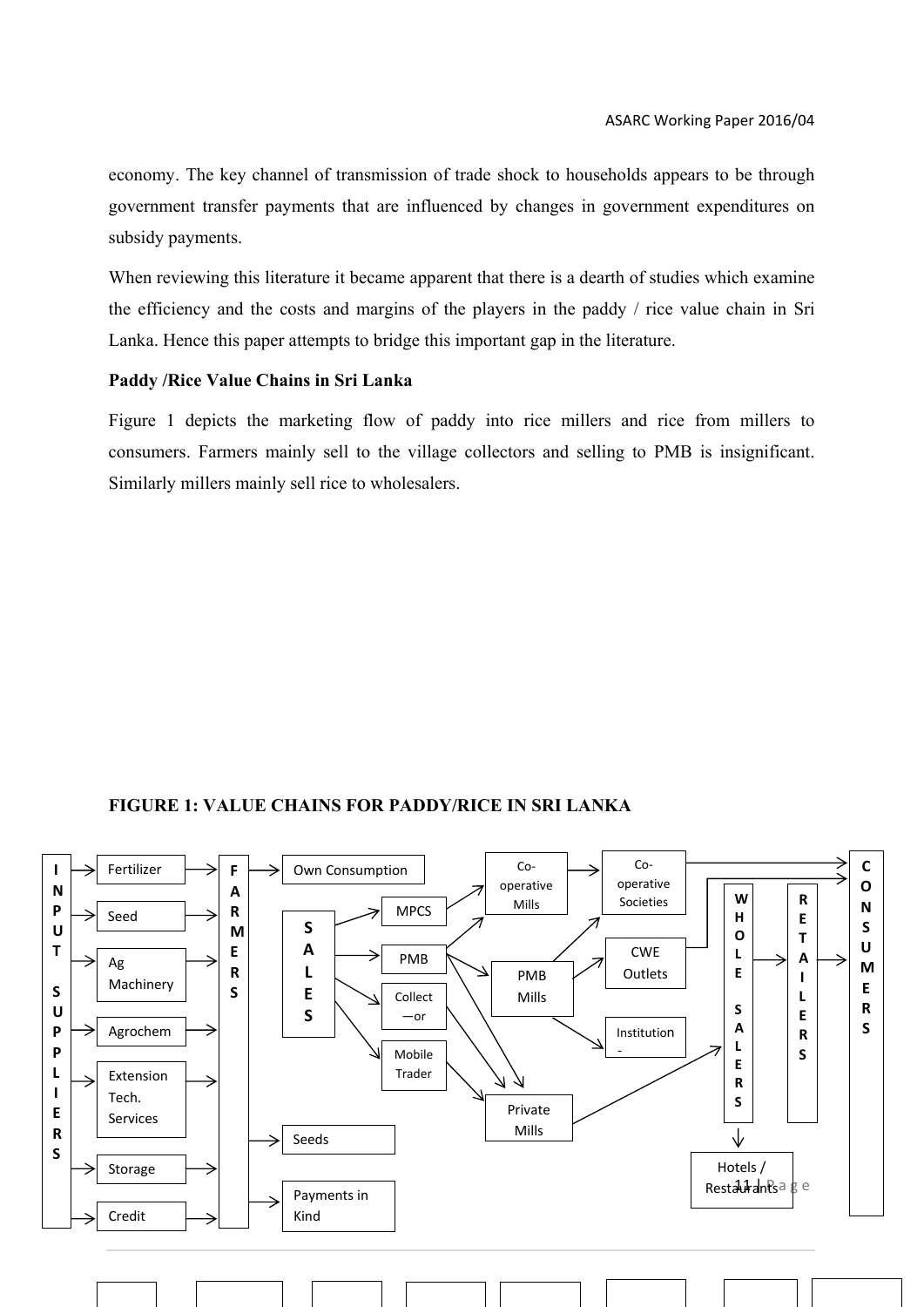# Source: Prepared by the Authors

# **Value Chain Players**

Value chain includes intermediaries from input supply to consumption. Characteristics and the roles and the problems faced by the major players in the paddy /rice value chain are described in this section which is based on the findings of the questionnaire survey, key informant interviews and focus group discussions. The method of selection of the sample of this questionnaire survey was purposive and the details of which are given in the methodology section of this paper.

# **Input Suppliers**

Seeds, fertilizer, agrochemicals and machinery (ploughing and harvesting machines) are major inputs used in paddy farming. . As far as seeds are concerned, 50 percent of the sample farmers used their own seeds. Only four percent of the famers in the sample purchased seeds from the government sources namely, Agrarian Service Centers (ASC). However, provincial results vary. In the Northern Province, ASC is the dominant supplier who supplies 68 percent, in the Eastern province seed purchases had been mainly from other farmers and shops. In the Southern province, none of the famers purchased from ASC and 50 percent of the farmers used their own seeds and the rest was purchased from other farmers and shops. After promotion of the use of organic fertilizer, farmers apply both organic and inorganic fertilizer. In the survey, nearly 95 percent of the farmers had applied organic fertilizer mainly purchased from manufacturers. None of the farmers in the sample had used their own organic production. In the case of the North Western province, farmers had purchased organic fertilizer from local councils such as Municipal councils and Pradeshiya Sabhas. Since subsidized chemical fertilizer is distributed through the ASCs, farmers are compelled to patronize them. However there are farmers who purchase from the private shops when they cultivate more land and where the given quantity of fertilizer is inadequate. In this survey, such farmers were only 12 percent of the total farmers.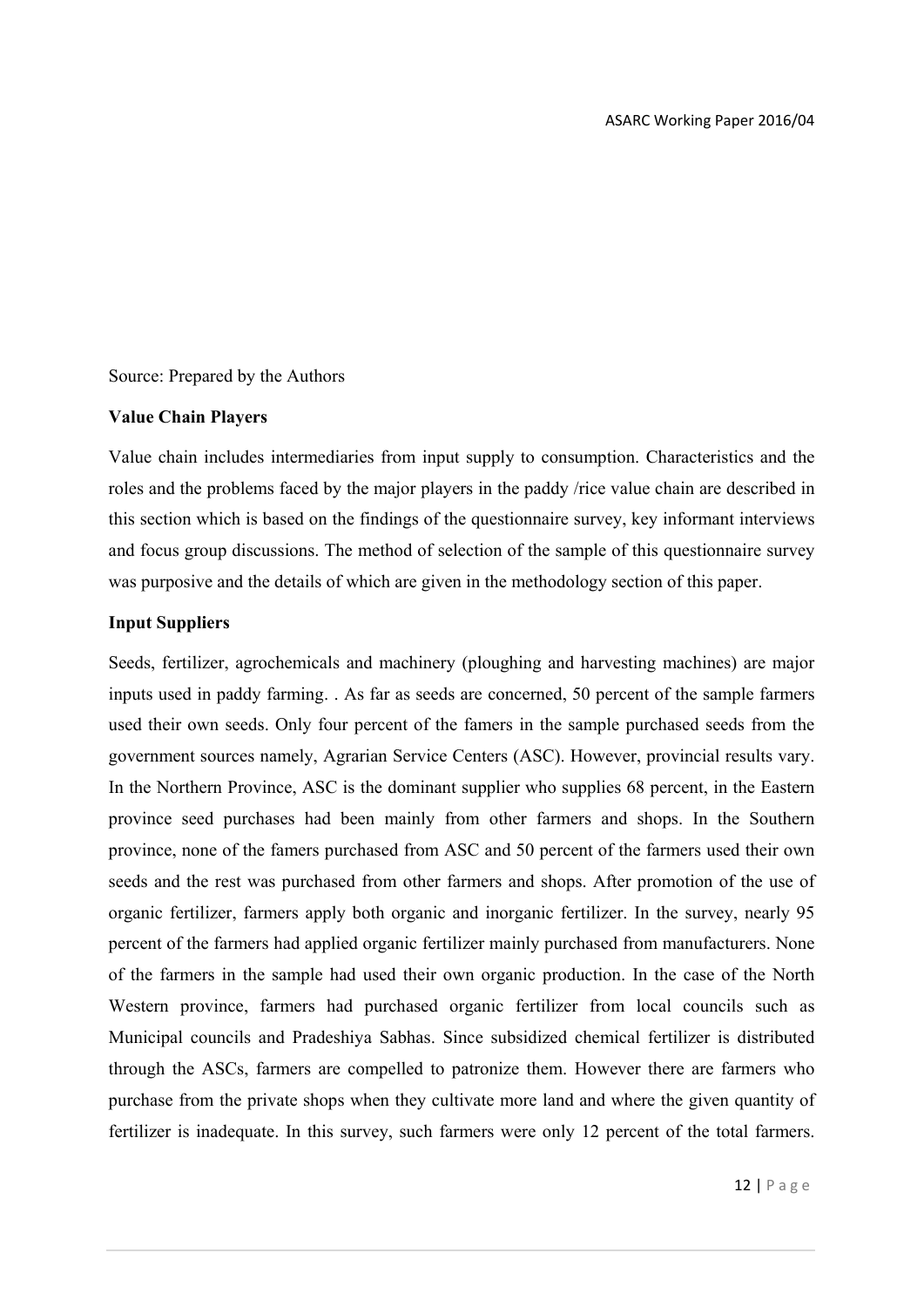The majority of the farmers (75%) depend on private shops, either fertilizer shops or other retail shops for purchase of agrochemicals. ASCs are not popular for the supply of agrochemicals. Purchases from ASCs were reported only from the Southern province where 25 percent of the farmers purchased from ASC's. In the case of machinery, 50 percent of the farmers hired their machinery, 44 percent used their own machinery and only 6 percent hired machines from ASCs and this was reported mainly from the Southern province. Except for fertilizer, high cost of other inputs is the major problem reported by over 80 percent of the farmers. Regarding chemical fertilizer, unnecessary paper work and the non- availability of time are the two reasons reported by over 60 percent of the farmers in the sample.

#### **Farmers**

According to the data obtained from the survey the majority of the Sri Lankan paddy farmers are small scale producers who own less than 2 ha of land and therefore they have very small lots for sale. Thus the problem of collecting paddy from producers poses problems. 31 % of the sampled farmers are tenant cultivators while 50 % are owner cultivators. 62% of them are members of farmers organizations, however, only 56% of them answered that their organizations were effective. The average amount of marketable surplus of paddy is around 91% of the harvest.

Almost all the farmers sold their paddy to collectors in the villages and in close by towns except in the Southern province where 75% farmers sold their paddy to the private rice millers. Farmers only from the Eastern and North Central provinces sold to the Paddy Marketing Board (PMB) as reported by 33 and 67% respectively. Since the PMB purchased only a limited quantity, bulk of their marketed surplus was also sold to the collectors. Major problems reported in selling paddy to PMB were long queuing time (46%), inability to meet the quality requirements (36%) and cumbersome procedures (18%).

### **Collectors**

The buyers who visit the farmers and purchase paddy from their threshing floors or homes are called collectors. There are two categories of collectors of paddy: village collectors and town collectors. Farmers have sold to both groups except for in the North Central province where all the famers sold their paddy to town collectors. In the Southern province 25 percent of the framers sold their paddy to the village collectors and the rest was sold to millers. High price (50%), close proximity (31%) and credibility (31%) are the three major factors affecting the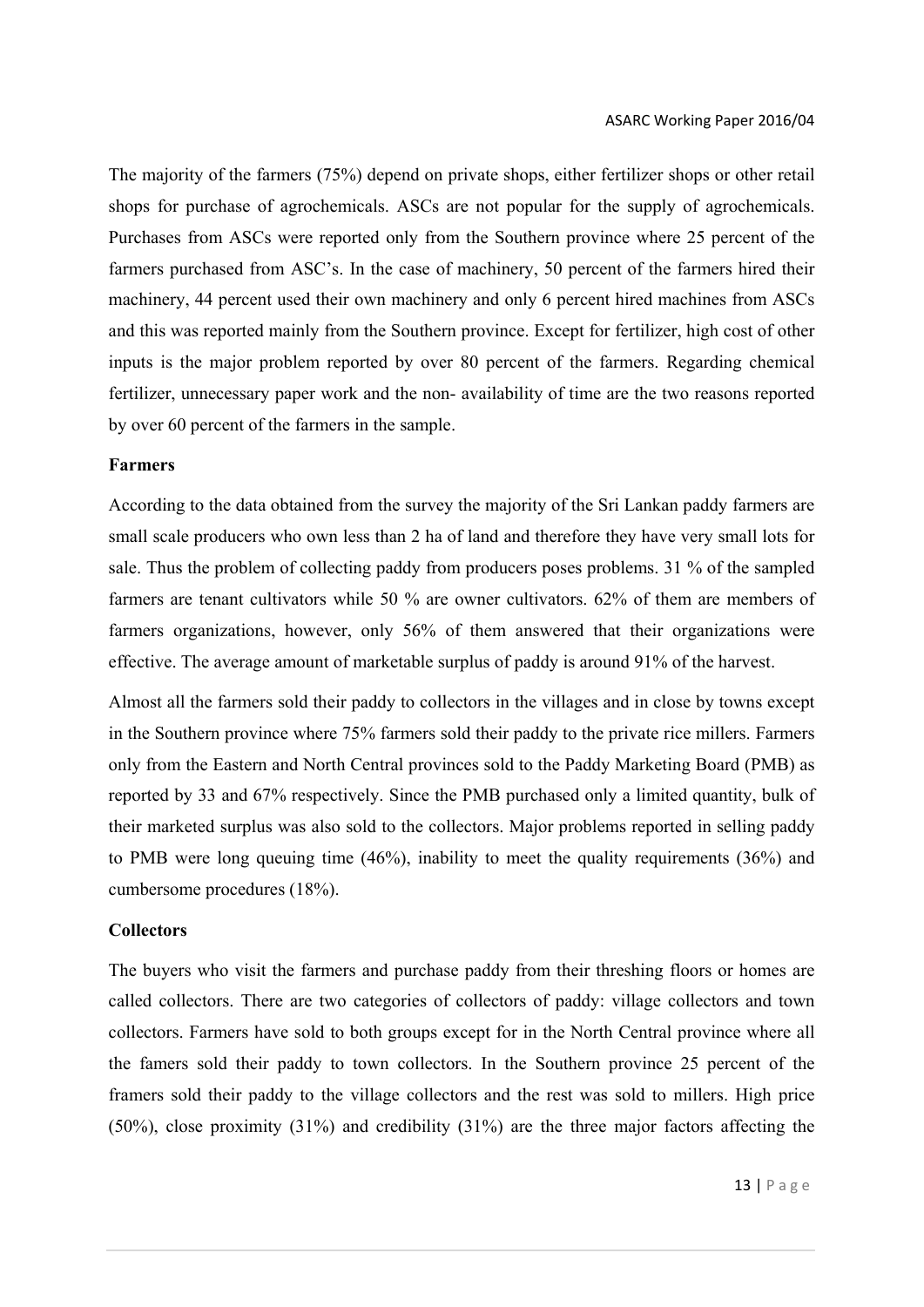selection of buyers by farmers. None of the farmers reported provision of credit as a selection criteria.

 The town collectors purchase paddy at their business premises located in the small towns of the production areas. Usually collectors go to the threshing floor and purchase paddy at discounted prices. Major reasons given for choosing this business by the collectors are good income (24%), spare time activity (24%) and being a family business (20%). On average, a collector has 65 regular farmers. 41% of the collectors provided credit to the farmers. About 25% of the collectors are involved in paddy farming. 41% of the collectors borrowed money from banks. 54% of the quantity purchased by collectors was sold to the millers in the town followed by 27% to the millers in the village and 19% to the millers outside the district.

As far as the ease of entry into the business of paddy collecting is concerned, the analysis of the year of entering the business found that 59 percent of collectors have entered into the business after 1996 and out of them 40 percent reported that their year of commencement of business as after 2006. Analysis clearly indicates an increase of collectors over time except for the Southern province where no new comers were reported after 1995. Only 23 percent of collectors in the overall sample have commenced business before 1990. In the Southern province, reason for the prevalence of few collectors is direct selling to millers by farmers as there were sufficient mills in close proximity in surplus paddy producing areas. It was found that business in the Northern Province is recovering after the end of the civil war. The number of collectors there has doubled after 2006.

61% of the collectors get price information from other collectors and millers while 38% collectors reported that they get prices and production information from farmers. With regard to Trade Associations, 47% of the collectors, who were reported from all the provinces concerned, are aware of such Associations and 31% of them are members of these associations. The performance of Trade Associations is not satisfactory as reported by 84% of the collectors.

Major marketing problems reported by the collectors are limited investment capacity (52%), lack of regular supply (31%), poor roads (15%), poor quality of paddy (15%) and irregular imports  $(15\%)$ .

# **Paddy millers**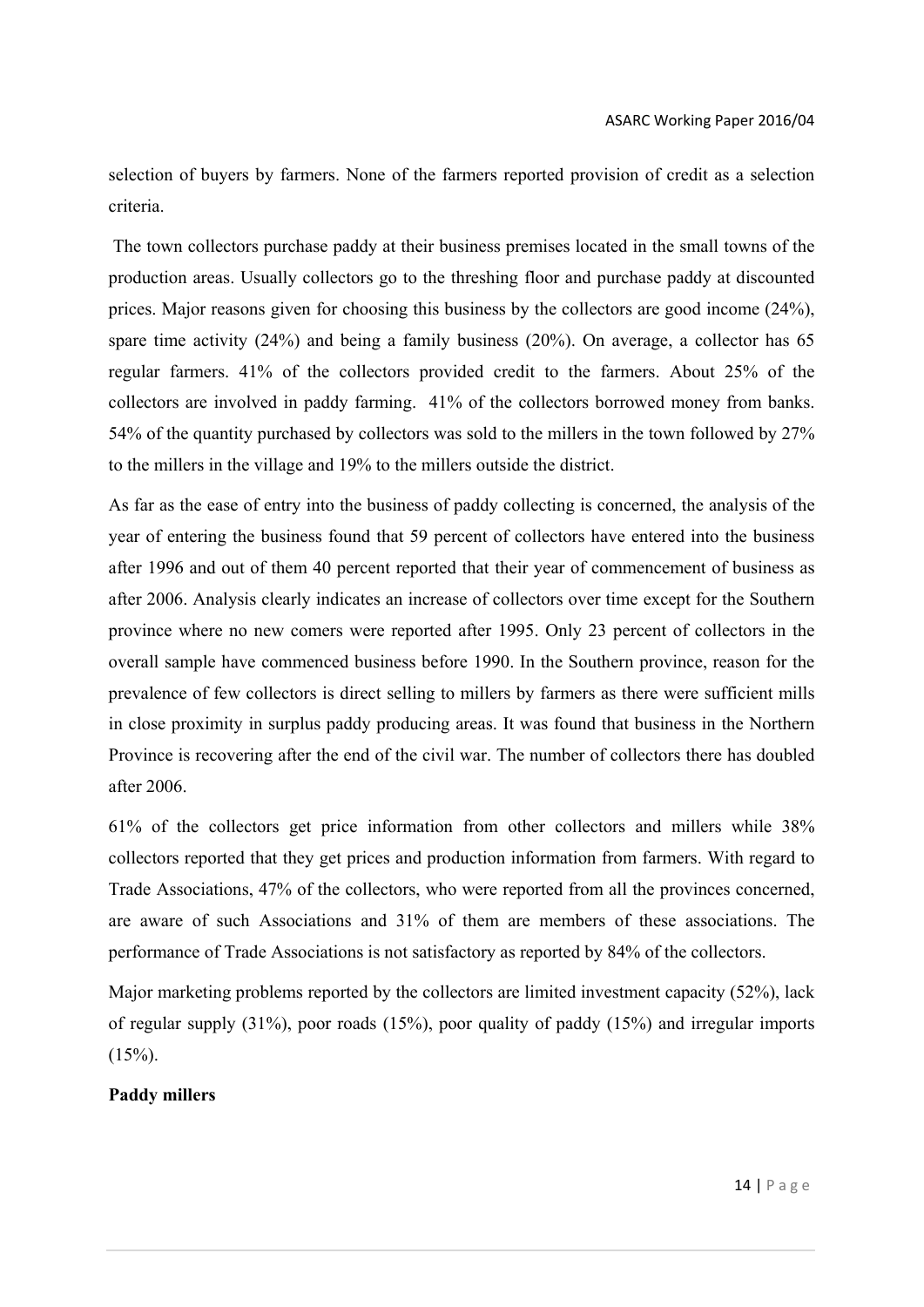Mill owners who purchase paddy from the farmers and collectors are involved in de- husking the paddy and sell the rice to the wholesalers at the mill; Sometimes retailers also purchase rice directly from millers. Usually millers deliver the rice to the business premises of the retailers.

An analysis of the organization structure of the paddy milling industry found that 71 percent of the rice mills belonged to the category of sole proprietor and 19 percent were partnership mills. Only 5 percent of rice mills were owned by private (Ltd) companies and this was reported from the North Western province only. Nearly 50 percent of the mills were set up before 1990 and only 14 percent of rice mills were established after 2006.This implies the ease of entry into the paddy rice milling industry. The entering of new paddy / rice mills into the industry was reported from the Eastern and the North Western provinces only. According to the survey, 83 percent of the employed population in paddy /rice milling industry is casual workers. On average, two permanents and 11 casuals work at a rice mill.

71% of the rice mills belonged to the category of sole proprietor and 19% were partnership mills. Average milling capacity of the mills included in the sample is 11 MT/day .88 % of the millers paid famers at the time of purchasing paddy. All the millers in the sample have borrowed money both from state banks (76%) and private banks (24%). Average amount borrowed per miller amounted to Rs. 12.8 million. 58 % of the quantity of rice was sold at mills and the rest by delivery.

Major problems cited by millers are low quality of paddy (65%), high electricity cost (20%) and unstable prices (15%)

# **Supply side wholesalers**

Supply side wholesalers are the wholesalers in the production areas who visit the mills and purchase rice, transport to a market and selling to wholesalers and retailers in the consumption areas.

None of the wholesalers are involved in farming. No one in the sample stored rice and only 20 % of wholesalers transported rice. In other words, 80% of the wholesalers purchased rice delivered to them either by the millers or the large-scale wholesalers. 60% of the wholesalers purchased rice at their own business place. Payment was made on the spot as reported by 80% of the wholesalers. Regarding borrowing of money for engage in business 70% answered "no".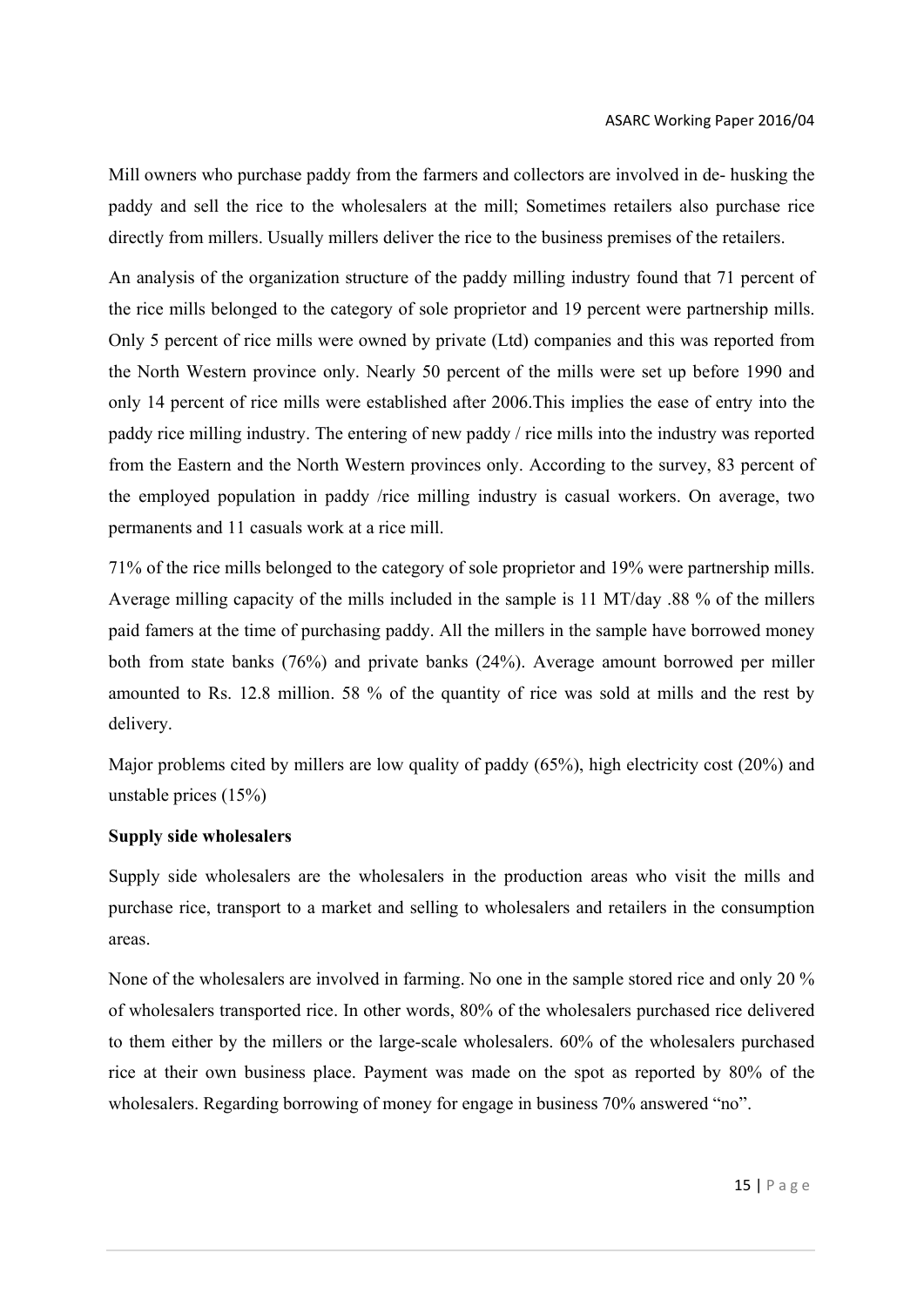30% of the supply side wholesalers were members of traders associations. These trade associations are not effective as reported by 90 % of the wholesalers.

Major marketing problems reported were poor quality of rice (37%), irregular imports (37%) and inadequacy of market facilities (12%).

# **Demand side wholesalers**

Demand side wholesalers are the wholesalers doing business in the consumption areas that visit the mills in the production areas, purchase and transport rice to the markets in the consumption areas and sell to the retailers.

75 % of the demand side wholesalers purchased rice from millers and the rest (25%) from wholesalers at Marandagahamula.

Problems faced by them are lack of storage facilities (37%), inadequacy of market facilities' (27%) and government regulation such as price controls and taxes (27%).

# **Demand side retailers**

These are the retailers doing business in the consumption areas. The rice is delivered to their shops either by the mill owners (62%) or wholesalers (38 %).

Problems faced by them are government regulation such as price controls and taxes (75%) inadequacy of market facilities (50%) and lack of storage facilities (25%).

# **Purchasing system and marketing of Paddy /Rice**

Marketable surplus of paddy (un-milled paddy) is the quantity of paddy left after deducting the quantities set aside for home consumption, payments in kind and seeds. There are five types of first hand marketing outlets for paddy. They are private collectors, mobile traders, private millers, the Paddy Marketing Board (PMB) and the Multi-purpose Cooperative Societies (MPCSs,) see Figure 1). The value chain for paddy / rice consists of following players**.** The buyers who visit the farms and collect the paddy from the producers are known as collectors. The Private Collectors include village boutique keepers and purchasers in the nearby town. Mobile traders are the traders who come in Lorries or trucks to the producing areas from distant places to purchase paddy. The mobile traders purchase paddy directly from farmers as well as from the collectors in the villages and nearby towns. At times private millers also visit producing areas in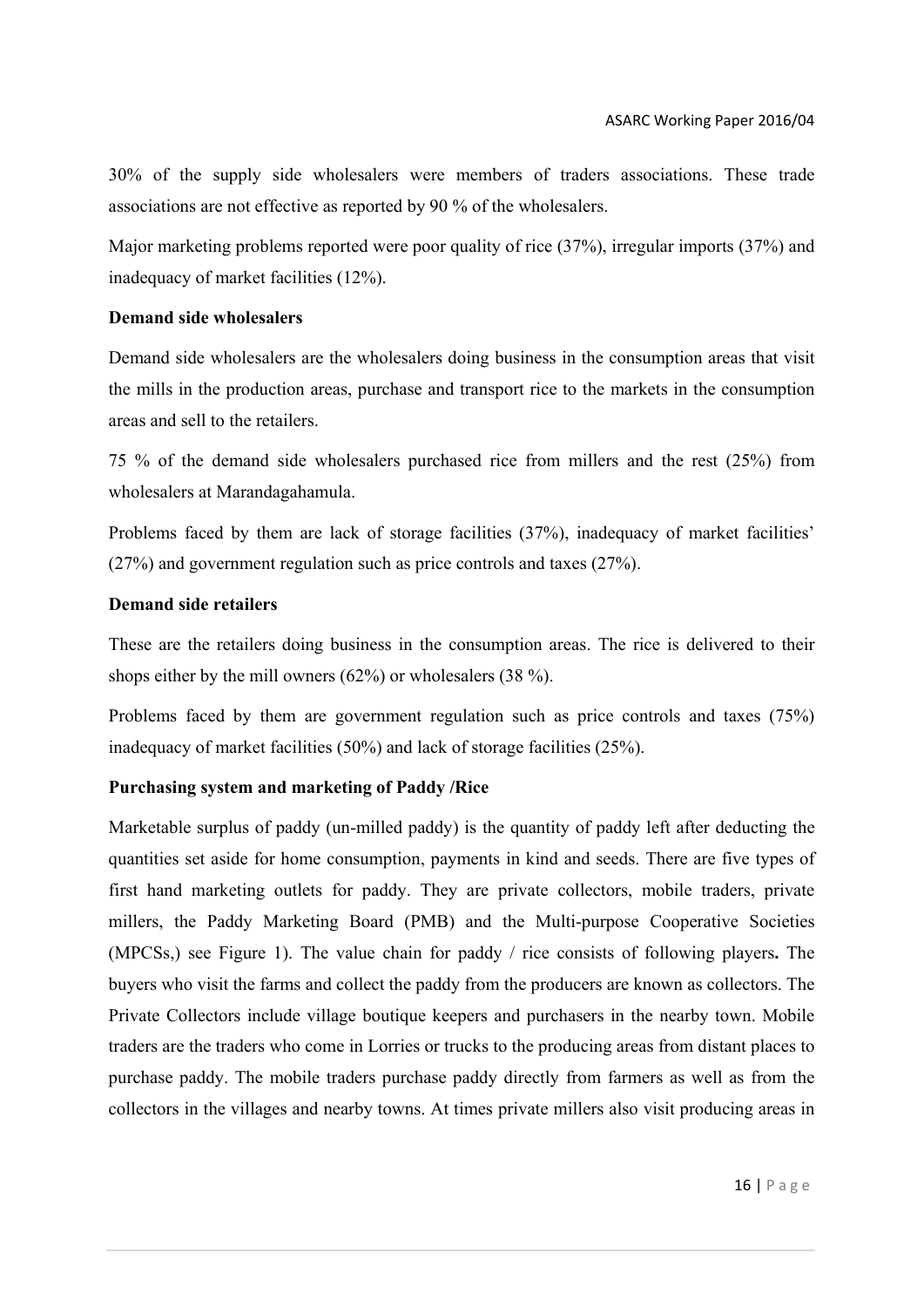their trucks to purchase paddy directly from the producers or collectors. Mobile traders and private millers go to the threshing floor of the producers to purchase paddy This induces social heterogeneity among buyers which leads to increased competition and resulting in relatively higher prices. Hence the farmers do not have to incur costs for transporting paddy in this case. These three groups purchase more than 90 % of the marketable surplus of paddy of the farmers in a given season. They usually purchase paddy immediately after harvest when the prices are low. Some of the collectors, mobile traders and millers provide credit facilities for the farmers for financing their cultivation operations. They also provide inputs in kind (such as chemicals) and hire their land preparing (tractors) and threshing machines on credit basis and later get back the monies due to them in the form of paddy. The farmers sell their paddy to these buyers for several reasons. They include repayment of loans, mutual trust, and long patronage. These buyers often purchase paddy with higher moisture contents (at a discounted price), and the institutional buyers (PMB and MPCS) purchase only a limited quantity. When the harvest is bountiful the paddy prices in the open market go down severely and these buyers purchase paddy much below the floor price set by the government. However in the lean seasons paddy prices in the open market rise above the floor price and there is severe competition among the millers to purchase paddy.

The two types of institutional first hand marketing outlets are the purchasing centers (paddy stores) of the PMB and the MPCSs. They purchase paddy at these purchasing points and the farmers are required to transport their paddy to these purchasing points. Paddy is purchased at the prices fixed by the government. In 2012 when this survey was conducted, the PMB purchasing prices were Rs 35 per kg of round grain variety and Rs 32 per kg of long grain variety. The 2015 prices were Rs. 50 for round grain and Rs. 45 for Long Grain varaiety. <sup>4</sup> These two institutions are purchasing paddy subjected to the pre-specified quality criteria in respect of moisture content, extraneous matter and sand etc. But these institutions purchase only a limited quantity of the marketable surplus of paddy available with the farmers (roughly about 10%).

The paddy purchased by the collectors and mobile traders are sold to the private millers. In addition these millers also purchase paddy directly from producers. The financial strength of the

<sup>4</sup> After the 2016 Budget the present the PMB prices were revised as Rs. 41 for Samba and Rs. 38 for Nadu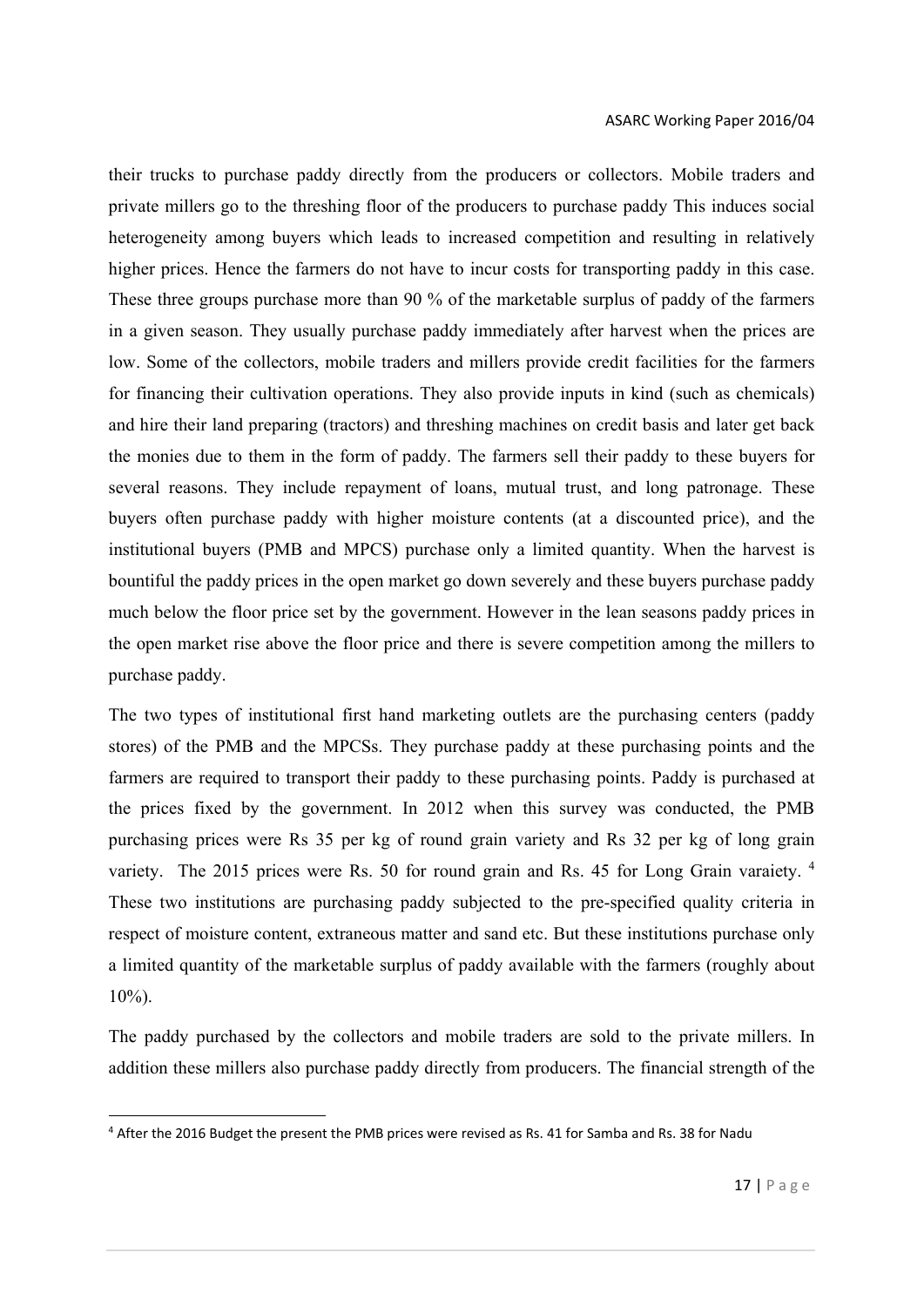millers places them in a very advantageous position to purchase and hold stocks of paddy (unhusked rice). Often rice millers are blamed for market manipulation to lower the purchase price of paddy and increase the price of rice, an allegation which is examined in this paper.

When the need arises the PMB also obtain the services of the private millers to get milled part of the paddy collected by the PMB. The PMB mills process the balance. The MPCSs usually have their own rice mills to process the paddy collected by them.

Some of the private mill owners have their own sales outlets and they also distribute the rice through their own fleets of vehicles to the door-steps of the wholesalers or retailers. Consumers purchase rice from retailers. The rice milled by the PMB by its own mills or through the cooperative or private mills are supplied to the institutional buyers (armed forces, hospitals, etc.) and sold through the MPCS, and private retailers. The rice milled by the MPCS mills is sold through the MPCS branch network.

# **Overall Issues in Paddy / Rice Marketing5**

At present the main objective of the PMB is to stabilize prices both in the paddy (producers) and rice (consumers) markets. PMB offers guaranteed prices for producers. The round grain variety is purchased at Rs. 41 and the long grain variety at Rs. 38 a kg after the 2016 budget. Since the cost of production of paddy was estimated. at Rs.30.48 a kg in Maha 2014, (Socio- Economic and Planning Center, 2014) farmers are getting a reasonable profit margin by producing paddy if they are able to sell at the guaranteed prices. However, in the recent past the PMB was grappling with problems of purchasing paddy. The PMB was able to purchase only a small proportion of paddy offered for sale due mainly to the problems of storage and shortages of working capital. In July 2015 the farmers were compelled to sell paddy in the open market where prices ranged between Rs39 a kg for the round grain variety and Rs. 28.47 for long grain variety, both were much below the guaranteed prices of Rs.50 a kg for round grain and Rs.45 for long grain . In July 2012 when this survey was undertaken the producer prices were Rs.34.29 a kg for round grain and Rs.27.61 for long grain. The low prices were due to excess supply in the recent past. At an estimated per capita consumption of 114 kg of rice and rice based products the total requirement of rice in the country is estimated at 2376,000 MT, but production was 2800,000

<sup>5</sup> Much of the statistics given in this section were provided by the Marketing Food Policy and Agri‐business Division of the Hector Kobbekaduwa Agrarian and Research Institute, Colombo Sri Lanka Support extended by Mr. Duminda Priyadharshana, Head of the Division is gratefully acknowledged.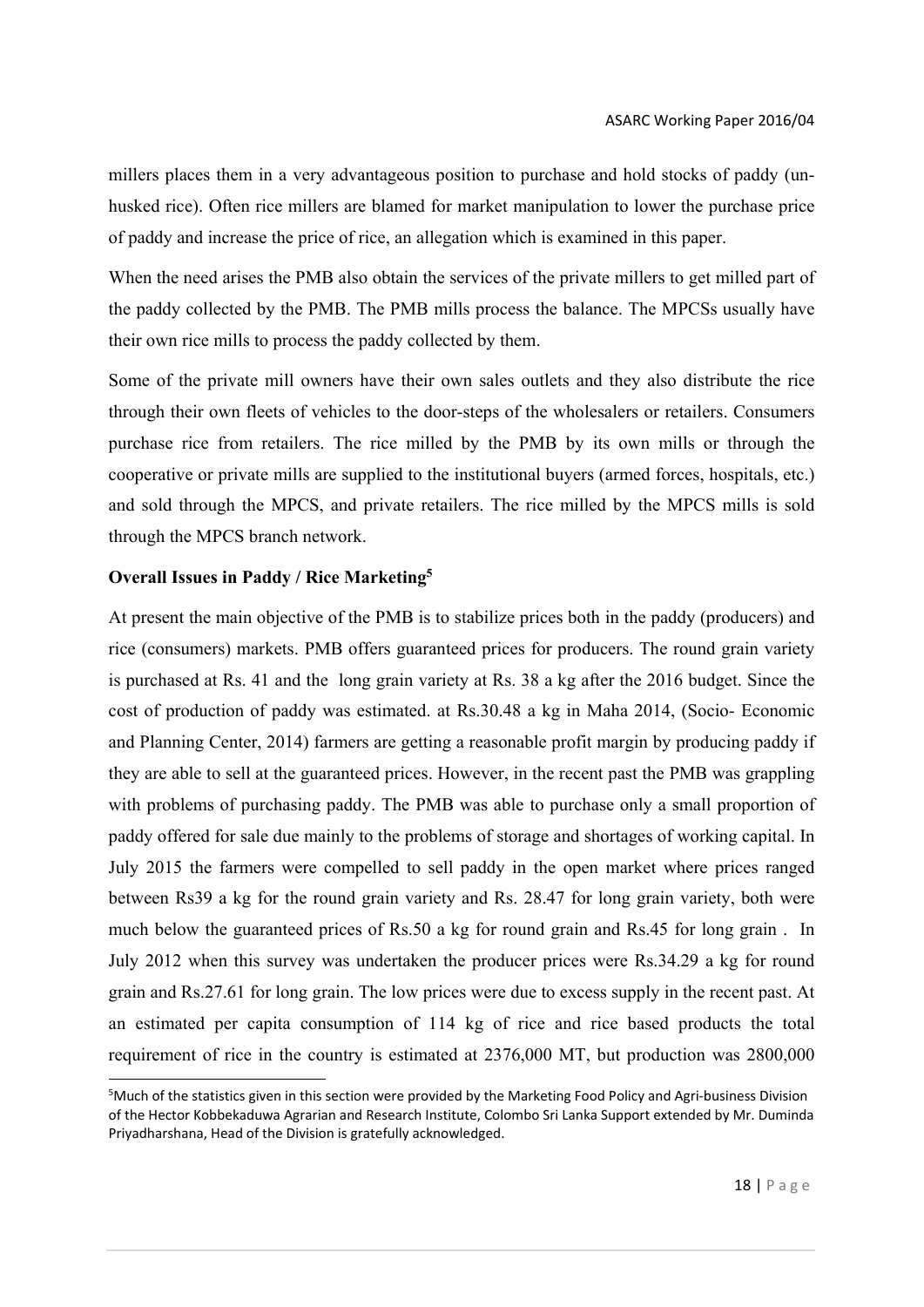MT in 2015. Also another 1 million MT of special varieties of rice such as Basmati was imported. On the other hand, round grain rice price to the consumers was fixed at Rs. 70.00 and long grain rice at Rs. 60.00 a kg.

Although it is alleged that certain mill owners corner both the paddy and rice markets due to their oligopsonic and oligopolistic powers as well as large scale operations there is no hard and fast evidence to substantiate such allegations made against them Producer prices have been low due to the excess supply prevailed in the market as was explained above. According to the information gathered through KIIs and FGDs revealed that it is not monopolistic or oligopolistic as often thought. The situation is more or less the same in the rice market. This is because there are a large number of rice mills in major producing areas, and according to Wijesooriya and Priyadarshana (2013) who calculated the concentration ratios of the rice mills have found that the concentration ratios were 37 percent and 25 percent in the Polonnaruwa and Hambantota districts respectively. This implies a slightly concentrated market power of the millers in the Polonnaruwa district and a highly competitive market structure in the Hambantota district. They also found that a high degree of credit affordability, large quantity of paddy storage ability during the harvesting season, and their established brand loyalty, provide major rice millers an opportunity to hold market power during the off season. Large scales of operations, use of modern technology which result in a high milling outturn and better quality of rice place these millers in an advantageous position in the milling industry .Most of the other millers cannot afford to have the modern technology due to high costs involved, and their inability to obtain such large sized loans, amounting to about Rs.50 million, due to lack of proper securities. .Although in the Polonnaruwa district, the market power is slightly concentrated it is hard to find firm evidence of collusion among these top millers. For example, according to the data available from PMB<sup>6</sup>, in 2012, Polonnaruwa district alone had 246 large rice mills which can produce good quality rice. In the same year, Anuradhapura district too had 280 rice mills, which produced good quality rice. In 2012 in the country there were 721 large rice mills, which can process 5,000- 7,000 mi. per day which implies a low concentration ratio in the rice milling industry in the country as a whole, thus making it difficult for the rice millers to collude.

<sup>66</sup> Personal communication with the former Chairman PMB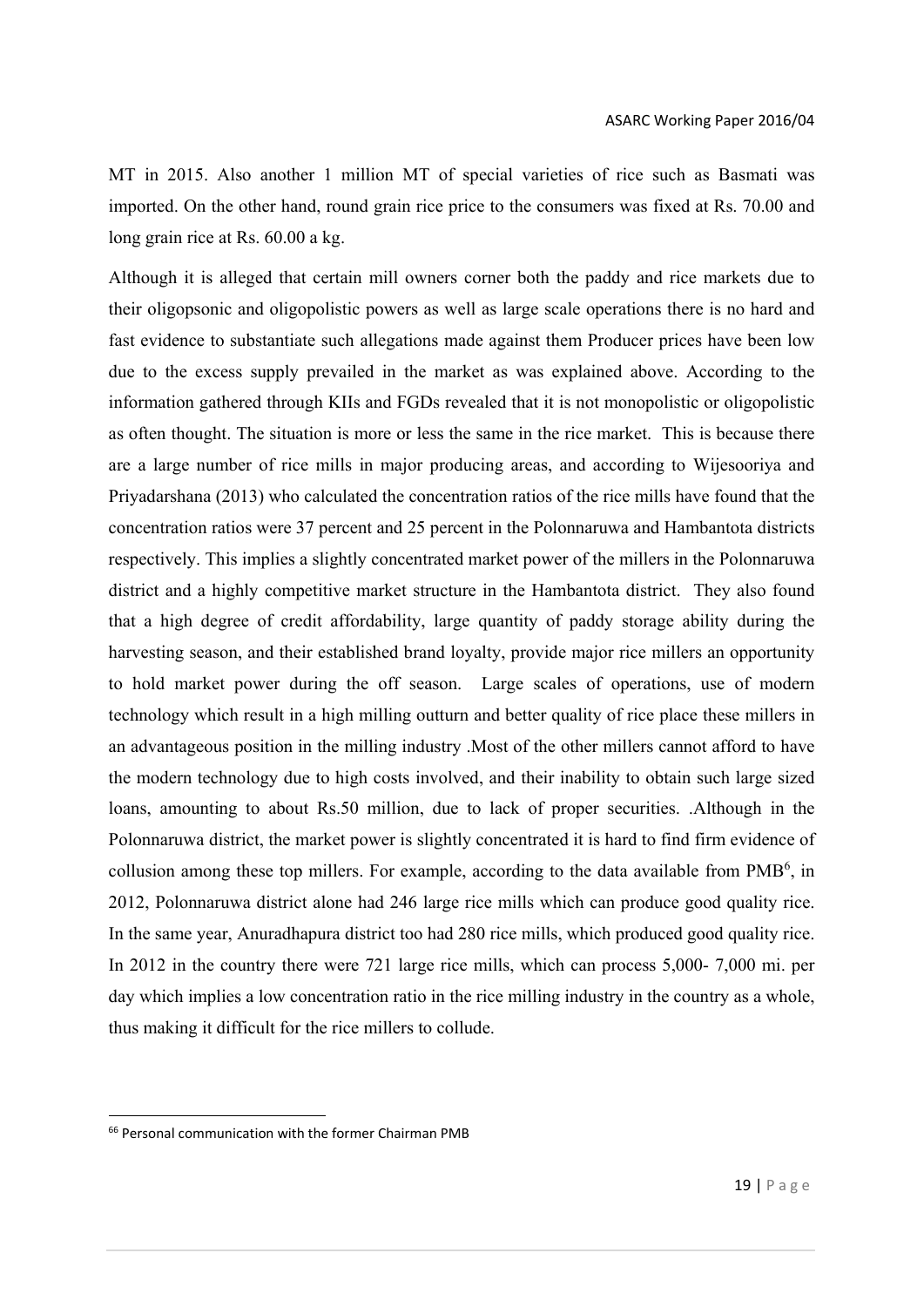The biggest problem faced by the paddy producers during harvest time is the very low prices prevailing in the market during those periods. During the harvesting time prices fall much below the minimum floor price due mainly to the excess supply of paddy prevailing in those periods The PMB and MPCSs are unable to purchase the entire stocks of paddy offered for sale during such periods, due to insufficiency of working capital and lack of other resources such as storage facilities and packaging materials. The PMB owned only 180 stores in 2012 and they were also very old and badly needing repairs. Many stores were damaged by terrorist activity during 1988/ 1989 and during the conflict in the North and East. The government has sought foreign assistance to repair these stores and the mills but so far the response has been very poor. The situation is very serious in the Northern and Eastern provinces of the country. Special programs have been launched by the PMB in these areas but such measures are inadequate to solve the problems.

Another concern is the low quality of rice produced by the traditional rice mills. About 60 percent of the paddy in the country is processed by these traditional mills (Palipane. Undated) Under the prevailing free trade policies, with increased purchases of rice in the open market at competitive prices, there has been a growing awareness and an increased demand for better market quality among consumers. Rice quality improvement will become even more important in the future with Sri Lanka, like most other countries, entering into international as well as regional trade agreements and thereby opening its market to the outside world. This would create a situation where the country will have to compete with other rice producing countries in the sale of locally produced rice. In this context, reducing production costs for sale of rice at competitive prices and improvement of the rice quality to international standards assumes importance.

At present the price of locally produced rice is approximately 25% higher than imported rice. Also, a recent survey conducted by the Institute of Post-Harvest Technology (IPHT) on quality of locally produced rice available in the open market has revealed that the rice quality is below the requirements of international standards.

The low productivity of the existing rice mills has significantly contributed to high production costs. For instance, even though the achievable rice milling recovery is 69%, in most rice mills the rice outturn is around 62 to 65%. The main factors contributing to reduction in rice quality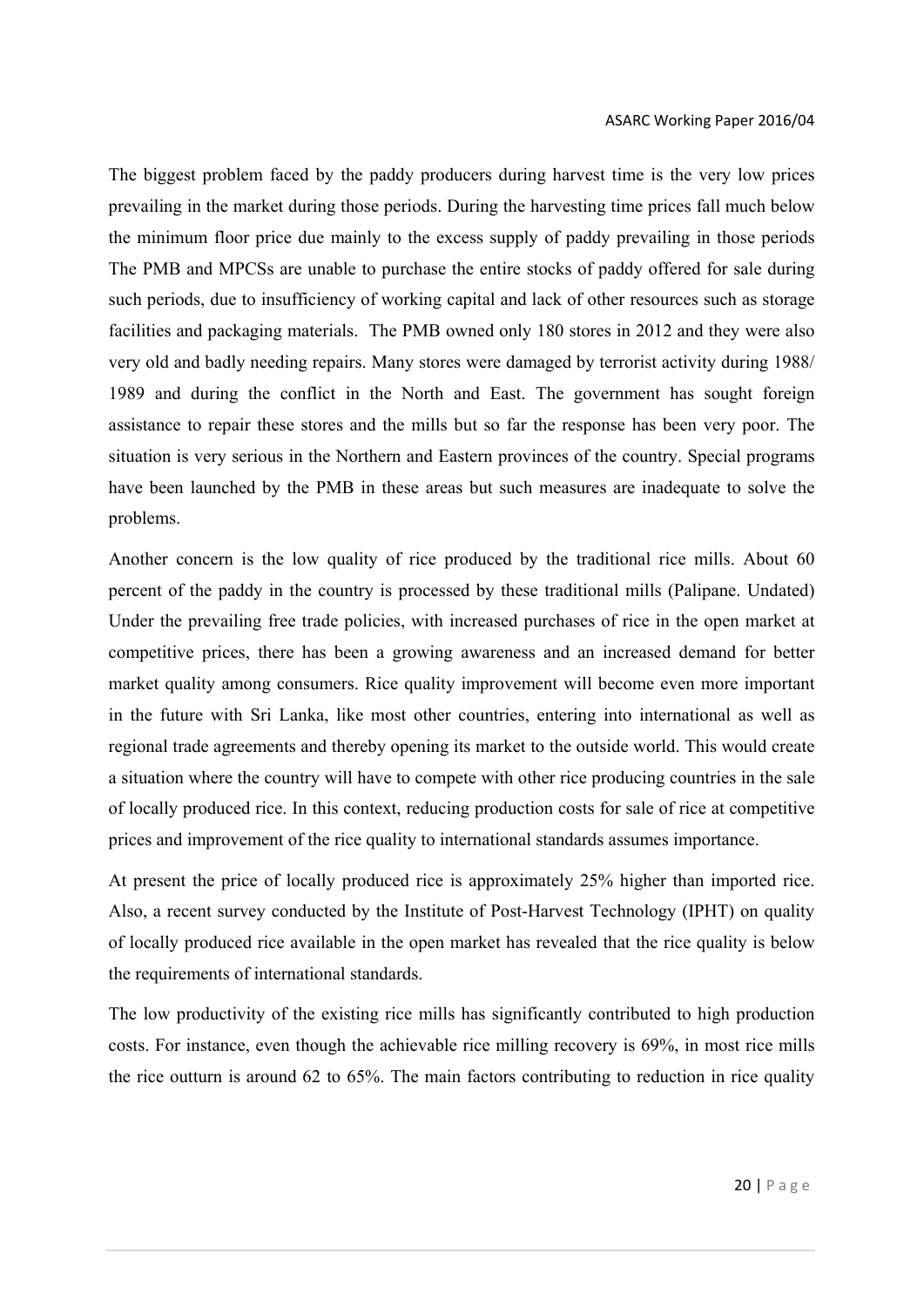are presence of high amounts of broken grains, paddy seeds, type admixture, impurities, damaged and discolored grains and non-uniformity in bran removal

Although there is a demand for high quality premium rice in Sri Lanka, the country is not in a position to produce such rice due to the poor quality of the rice mills. Sri Lankan millers have realized that with the current equipment and machinery they are unable to produce quality rice and have started upgrading their mills by adding new machinery on an ad-hoc basis. These measures have not brought successful results so far.

#### **Marketing Costs and Margins of Paddy / Rice Value Chain**

By performing certain functions and services, various marketing organizations and agencies make it possible for commodities, produce and products to move from producers to consumers. However, these functions incur costs, often of considerable magnitude. Discussions on margins and costs usually include the topic of marketing efficiency. An efficient marketing system is one capable of moving goods from producer to customer at the lowest cost consistent with the provision of the services that customers demand. Once the costs involved in marketing have been identified then means can be devised to make the system more efficient. Increases in efficiency can be achieved in a variety of ways: by increasing the volume of business using improved handling methods, investing in modern technology, locating the business in the most appropriate place, implementing better layouts and working practices in production, improving managerial planning and control and/or by making changes in marketing arrangements (e.g. through horizontal or vertical integration). Increased efficiency is in the best interests of farmers, traders, processors, wholesalers, retailers, consumers and society as a whole.

Marketing costs and margins of paddy / rice (long grain variety) from the farmer at Hambantota to the consumer at Kirulapona in the year 2012 are given in table 1. It is seen that the price paid by the Kirulapona consumer was Rs. 56 in 2012. Then the costs and margins are presented as a percentage of the consumer price. Accordingly price received by the producer in July 2012 in Hambantota has been Rs.30/kg. The average producer price for long grain paddy as given by HARTI for that month has been Rs. 27.61 per kilo. Since 1.6 kg of paddy are required to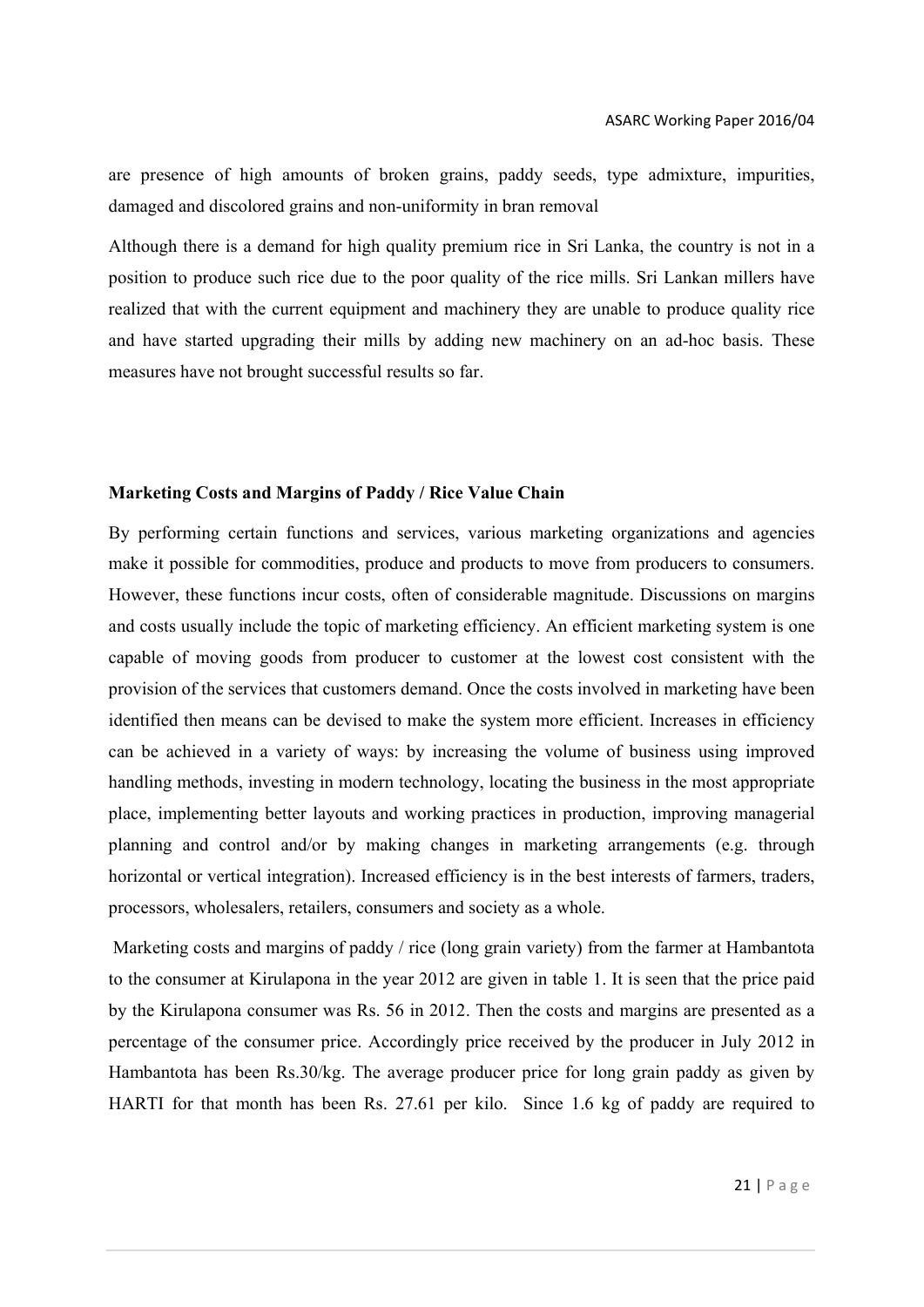produce 1kg of rice, price received by the producer for that quantity has been Rs.46.41.This is 82.88 percent of the price paid by the consumer for 1 kg of rice. Hence the total marketing costs and margins in the entire value chain has been 17.12 percent. This is suggestive of a very thin margin and an efficient value chain. However, it is difficult to generalize this assertion due to the smallness of the sample.

It has also to be noted that out of this 17.12 percent margin the bulk consists of miller's costs and margins that is 13.60 percent. From the millers costs the cost of paddy (in this case the raw material) equivalent works out to 82.88 percent of the price of a 1kg of rice.

**Table 1 Marketing Costs and Margins of Paddy / Rice (Long Grain) from the Farmer at Hambantota to Consumer at Kirulapona in 2012**

| Item                                                                     | Rs./kg | $\frac{0}{0}$ |
|--------------------------------------------------------------------------|--------|---------------|
| Price Paid by the Consumer                                               | 56.00  | 100.00        |
| Retailer's Costs and Margins                                             | 3.26   | 1.82          |
| Price Paid by retailer to the wholesaler at 4 <sup>th</sup> Cross Street | 52.74  | 94.18         |
| Transport                                                                | 1.00   | 1.79          |
| Labor                                                                    | 0.40   | 0.71          |
| <b>Wholesalers Margin</b>                                                | 2.34   | 1.16          |
| Price Paid to the Miller by Wholesaler /Commission                       | 49.84  | 89.00         |
| Agent                                                                    |        |               |
| Cost of Rice to the Miller at Hambantota                                 | 48.40  | 86.43         |
| Millers Costs and Margins                                                | 7.60   | 13.60         |
| Costs of Paddy Equivalent                                                | 46.41  | 82.88         |
| Costs of Processing                                                      | 4.00   | 7.14          |
| Transport                                                                | 0.75   | 1.34          |
| Labor                                                                    | 0.10   | 0.18          |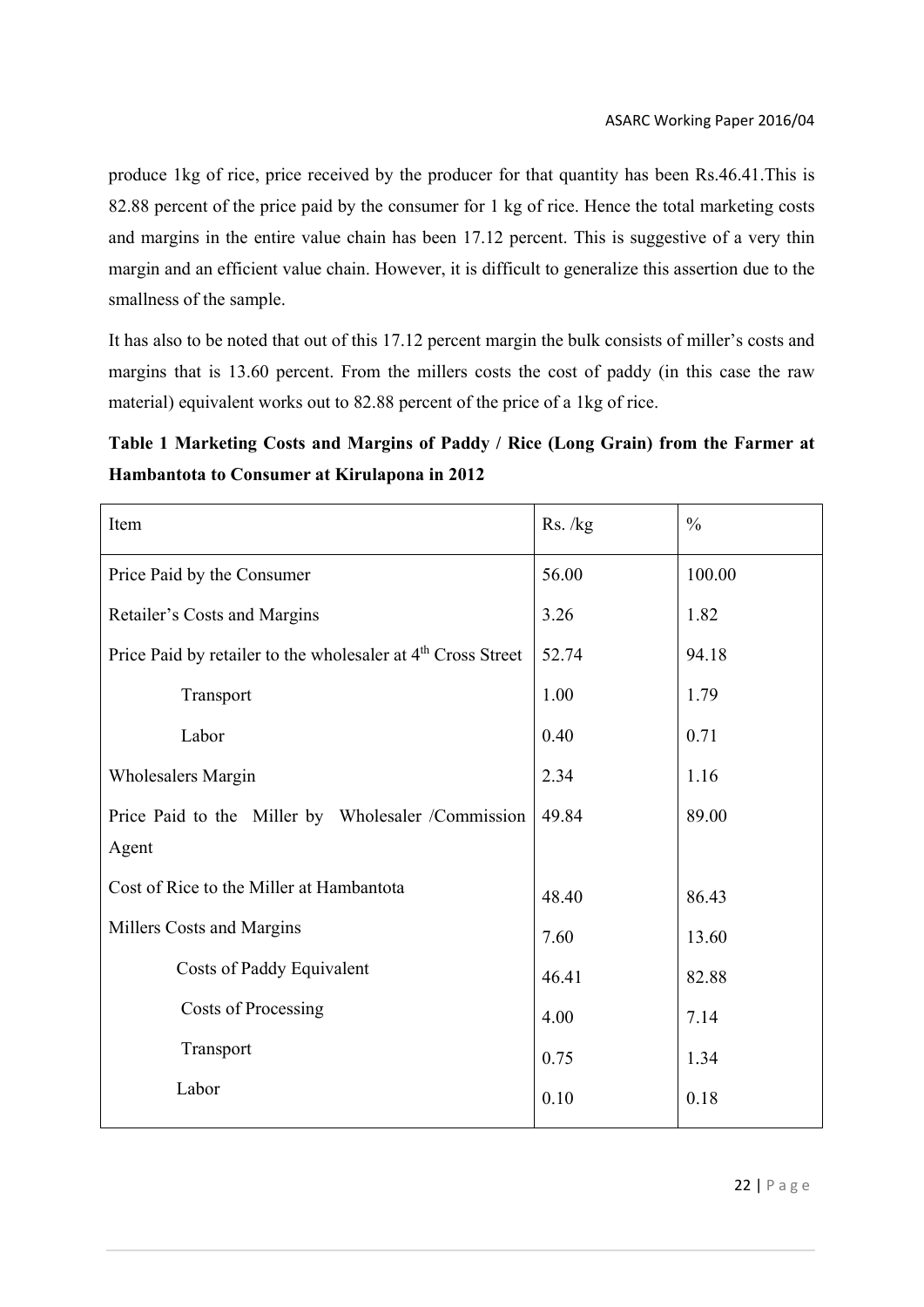| Packing                                           | 0.58  | 1.04  |
|---------------------------------------------------|-------|-------|
| Millers Margin                                    | 2.00  | 3.57  |
| Price Received by Farmer at Hambantota (Rs.30/kg) | 46.41 | 82.88 |
| Transport                                         | 0.50  | 0.89  |
| Labor                                             | 0.44  | 0.79  |

\* Conversion Rate 1.61 kg of Paddy is required to produce 1 kg of Rice

Source: Prepared by the authors on information available from JICA and SSC (2013)

However miller's profit margin according to the tracer survey was only 3.57 percent. According to this finding the accusation that the millers exploit the farmer and the consumer by cornering the market is questionable. It is true that profits of the millers are large but this may be due to the fact that the transacted volumes are large. Observed profit margin per unit of rice is very low in this case. If this is true, it can be discerned that the profit margins accruing to almost all the players involved in Long Grain paddy / rice value chain are not excessive when compared with the Bank Rate which was 15 percent in 2012. Low profit margins may be due to the fact that there is a guaranteed price scheme for paddy on one hand and existence of a control price for consumer price of rice. The profit margins of retailer's (including marketing costs), wholesaler's, and millers worked out to be 1.82, 1.16, and 3.57 percent respectively as was revealed from the tracer survey. This implies of an efficient paddy / rice value chain in Sri Lanka in the case of Long Grain variety.

The situation is more or less similr in the case of the value chain of the round grain variety of paddy / rice as revealed in table 2. In table 2 marketing costs and margins of the paddy / rice of the round grain variety from farmers at Anuradhapura to consumer in Gampaha as existed in 2012 are given. Accordingly the consumer price / retail price of 1 kg of round grain rice has been Rs. 70 a kilo. The marketing costs and margins of round grain rice are calculated on the basis of this price. In the case of round grain variety 1.5 kg of paddy<sup>7</sup> is required to produce 1 kg of rice.

**Table 2 Marketing Costs and Margins of Paddy / Rice (Round Grain) from Farmers at Anuradhapura to Consumer in Gampaha in-2012** 

 $7$  Conversion rate given by the Central Bank of Sri Lanka is 0.6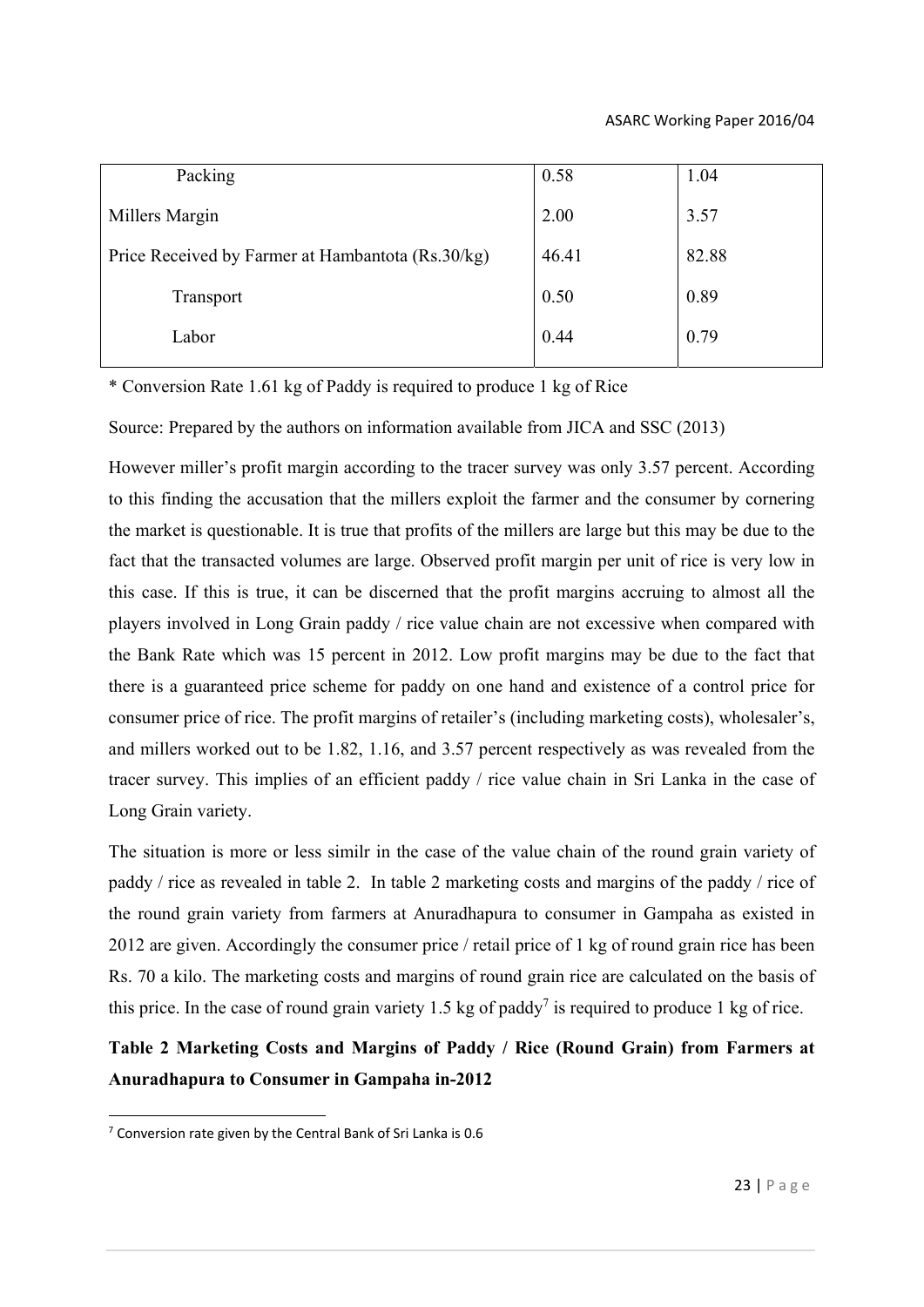| Item                                                           | Rs./kg | $\frac{0}{0}$ |
|----------------------------------------------------------------|--------|---------------|
|                                                                |        |               |
| Consumer/Retail Price                                          | 70.00  | 100.00        |
| <b>Retailers Costs and Margins</b>                             | 2.00   | 1.40          |
| Retailers Buying Price / Wholesale Price                       | 68.00  | 97.14         |
| Wholesaler's Buying Price                                      | 65.00  | 92.86         |
| Transport                                                      | 1.50   | 2.14          |
| Labor                                                          | 0.15   | 0.21          |
| <b>Wholesalers Margin</b>                                      | 1.35   | 1.93          |
| Millers selling Price in Anuradhapura                          | 65.00  | 92.86         |
| Cost of Paddy                                                  | 59.45  | 86.95         |
| Processing                                                     | 3.31   | 4.73          |
| Labor                                                          | 0.15   | 0.21          |
| Packing                                                        | 0.46   | 0.66          |
| Miller's Margin                                                | 1.63   | 2.33          |
| Collector's Selling Price of Paddy Equivalent<br>$\mathcal{a}$ | 59.45  | 84.93         |
| \$Rs.35.46/kg                                                  |        |               |
| Transport                                                      | 1.33   | 1.90          |
| Labor                                                          | 0.14   | 0.20          |
| Collectors buying Price of Paddy /Farmer's<br>Price            | 56.10  | 80.14         |
| @Rs.34/kg                                                      | 0.50   | 0.71          |
| Transport                                                      | 0.46   | 0.66          |
| Labor                                                          | 0.50   | 0.71          |
| Collector's Margin                                             |        |               |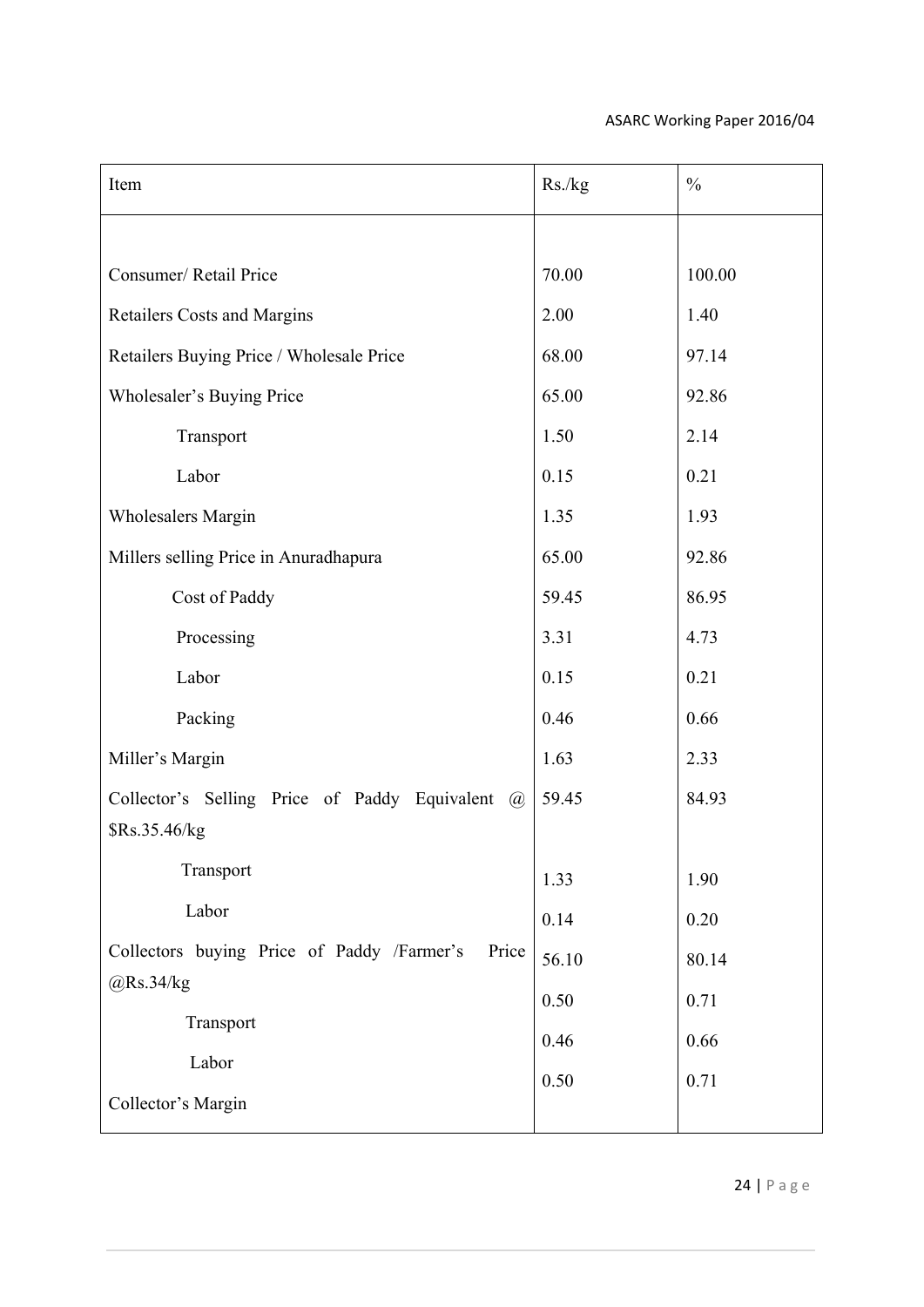\*1.5 kg of Paddy is required to produce 1 kg of Rice

Source: Prepared by the authors on information available from JICA and SSC (2013)

The paddy price received by the farmers in Anuradhapura has been Rs.34 per kg in July 2012. The average producer price given by HARTI in that month was Rs. 34.29 a kilo .Since 1.5 kg of round grain paddy is required to produce 1 kg of rice the farmer had received Rs.56.10 for that quantity. This was 80.14 percent of the consumer price. Hence the farmer's share in the consumer rupee is somewhat lower in the round grain variety when compared with the long grain variety. This is because the price of rice in the consumer market is higher by Rs.14 in the case of round grain variety, and also a lesser quantity of paddy (the raw material) is required to produce I kg of rice. The involvement of an additional player called collector in between the producer and miller is also a contributory factor. The millers purchase this quantity of paddy at Rs.59.45 or 84.93 percent of the price of 1 kg of rice. The miller's purchasing price of 1 kg of paddy was Rs.35.46. The marketing costs and margins accruing to the players in the entire value chain works out to 20.86 percent. This suggests that the margins are thin and the value chain for round grain variety also efficient. The marketing margins of the retailers, wholesalers, millers and collectors are calculated as 1.40, 1.93, 2.33 and 0.71 percent respectively. As in the case of the value chain of the long grain variety, in this case also marketing margins are very small.

# **Conclusions**

This paper examined whether the structure of the paddy / rice market in Sri Lanka is competitive and efficient by using a value chain approach. It was observed that the profit margins accruing to almost all the players involved in the paddy / rice value chains of both long grain and round grain varieties are not excessive when compared for example with the Bank Rate. From the evidence available from the tracer surveys it was also found that both the value chains are economically efficient. Although it is alleged that certain mill owners corner the market due to their oligopsonic and oligopolistic power in both the producers' and consumers' markets as well as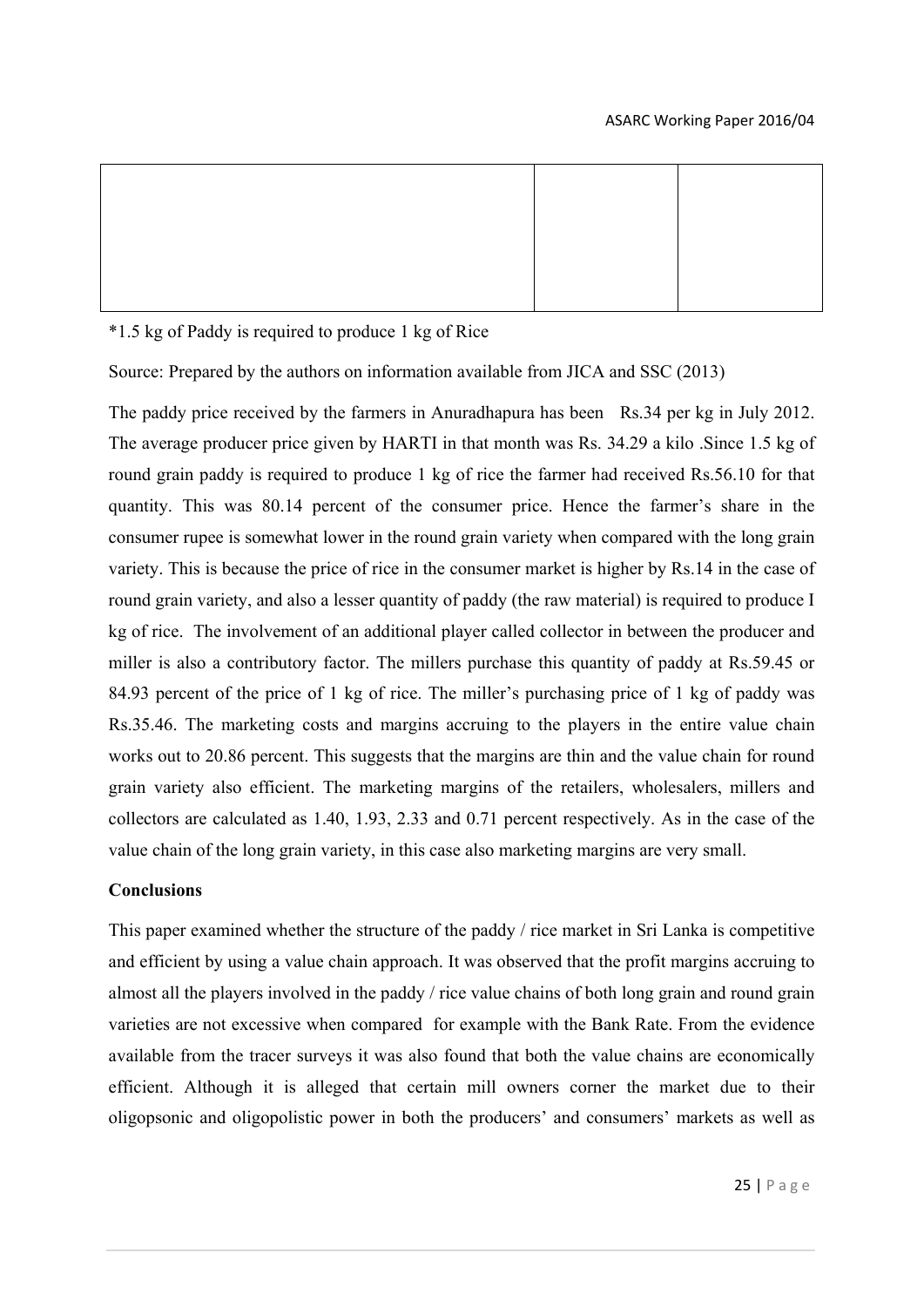large scale operations there is no hard and fast evidence to prove the validity of such allegations made against the rice market It is not monopolistic or oligopolistic as often thought according to the evidence presented in this paper. Also, as there are a large number of rice mills in major producing areas, making it difficult for mill owners or wholesalers to collude due to the seemingly low concentration of market power. But, it is difficult to arrive at firm conclusions due to the limitations of the samples.

However, despite there is a demand for high quality premium rice in Sri Lanka, the country is not in a position to produce such rice due to the poor quality of the rice mills. Sri Lankan millers have realized that with the current equipment and machinery they are unable to produce quality rice and have started upgrading their mills by adding new machinery on an ad-hoc basis. These measures have so far not been very successful and therefore Sri Lanka's rice milling industry is not technologically efficient.

Rice/paddy sector is one of the largest sectors in Sri Lanka, in which many players, activities and resources are involved. It is well established that the value chains, provide opportunities for them in improving their competitiveness. Several models of integration have emerged. In most cases the small producers within value chains work together and form producer groups. In some cases, large firms take a leading role for such integration. These types of integration models can be developed in paddy/ rice sector in Sri Lanka as well. Small farmers will be able to benefit from such integration.

The evidence presented in this paper cannot be considered as conclusive due mainly to the smallness of the sample and due to the inherent unsophisticated nature of the tracer surveys undertaken Also the concentration ratios calculated by Wijesooriya and Priyadarshana relates to the year 2012, and this ratio might have been increased afterwards. Further that this study was limited to two districts only Therefore it is proposed that a fresh survey involving a large and representative sample be conducted to arrive at firm conclusions about the paddy / rice value chains in Sri Lanka.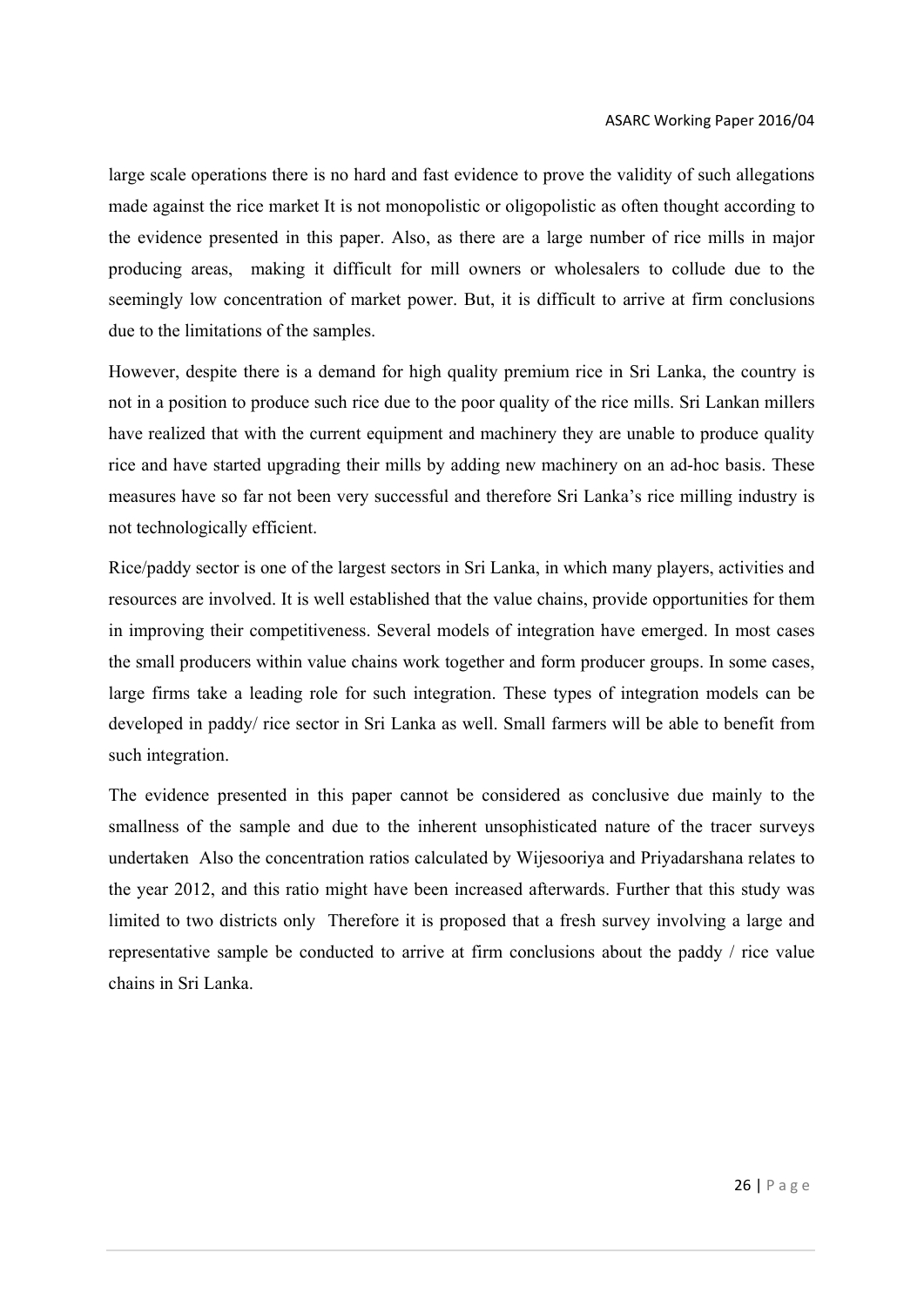#### **References**

Abbott, J.C (1958) Marketing Problems and Improvement Programmes FAO, Rome

Blanchard, David (2010), Supply Chain Management Best Practices 2nd Edition, John Wiley & Sons,

- Gereffi, G., (1999), International Trade and Industrial Upgrading in the Apparel Commodity Chain, *Journal of International Economics*, Vol. 48 (1) 37-70
- Gereffi, G, and Korzeniewicz, M. (1994), *Commodity Chains and Global Capitalism*, Praeger, Westport
- Gunawardana, P. J. and Quilkey J. J. (1993) Determinants of Paddy Sales by Farmers on the Official Market in Sri Lanka: 1953-1989. *Indian Journal of Agricultural Economics*, Vol. 48, No. 4, pp.649-657
- Håkansson, H., (1992), 'Evolution Processes in Industrial Networks', in Axelsson, B., and Easton, G., (eds.), *Industrial Networks: A New View of Reality*, London: Routledge
- Håkansson, H and Johanson, J, (1992), 'A Model of Industrial Networks', in (eds.) B. Axelsson and G. Easton, *Industrial Networks: A New View of Reality*, London: Routledge
- Hathurusinghe, C. P., and Ravichandran, T. (2002) *Review of Food Prices in Sri Lanka* Report, Hector Kobbekaduwa Agrarian Research and Training Institute, Colombo
- Hirschman A., (1958), The *Strategy of Economic Development*, Yale University Press, New Haven.
- Marawila, T.D. Krishanthi D. P. M. Jayasinghe- Mudalige, U. K. (2008) Self Sufficiency in Rice vs Inefficiencies in Price: An Econometric Approach for Paddy Sector in SL., *Proceedings of the 8th Agriculture Research Symposium*, Wayamba University
- Palipane, K.B (Undated) Milling and Quality Improvement in Rice, Institute of Post- Harvest Technology, Anuradhapura
- Porter, Michael E. (1985) *Competitive Advantage: Creating and Sustaining Superior Performance*. The Free Press, Simon and Schuster: New York